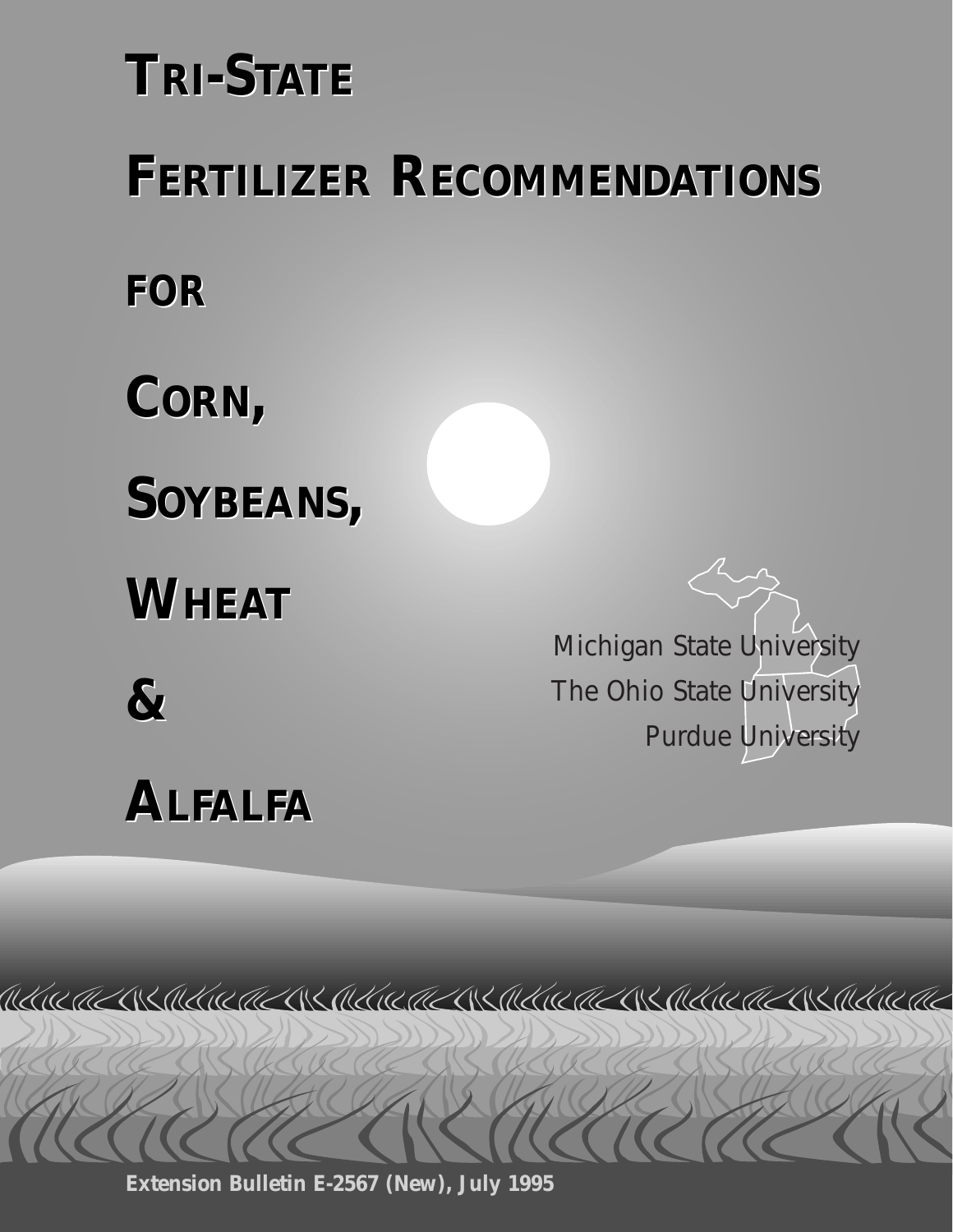## *Tri-state Fertilizer Recommendations for Corn, Soybeans, Wheat and Alfalfa*

**M.L. Vitosh,** Michigan State University **J.W. Johnson,** The Ohio State University **D.B. Mengel,** Purdue University *Co-editors* 

### **FOREWORD**

When fertilizer first became readily available in the 1930s, university researchers began to conduct field studies, develop soil tests and make fertilizer recommendations. One of the early publications in the tri-state region was "How to Fertilize Corn Effectively in Indiana" by G.D. Scarseth, H.L. Cook, B.A. Krantz and A.J. Ohlrogge, Bulletin 482, 1944, Purdue University, Agricultural Experiment Station. Since that time, many soil fertility scientists have made significant contributions to our understanding of plant nutrition and the development of fertilizer recommendations. We have learned a great deal from this legacy and are very grateful for their contributions.

In the past, universities have developed fertilizer recommendations independently without much regard for differences that might have existed between states. We have reached a

time in our history when different recommendations at the state boundary line are being questioned. It is time to break with tradition and develop common fertilizer recommendations that will serve more than one state. In this publication, we have developed common fertilizer recommendations for the major crops in the tri-state region. The task has not been easy. We found that some changes and compromises were necessary. This is our first attempt at developing tri-state fertilizer recommendations for corn, soybeans, wheat and alfalfa. More work is needed on other crops and has already begun. We look forward to the continued development of these recommendations and are confident that they will be of great value to many farmers, consultants and agribusiness associates in the tri-state region.

#### **ACKNOWLEDGEMENTS**

The editors would like to thank those colleagues who have contributed greatly to the writing of this publication. They are D.R. Christenson and D.D. Warncke, Department of Crop and Soil Sciences, Michigan State University; M.E. Watson, Research and Extension Analytical Laboratory, and D.J. Eckert, School of Natural Resources, The Ohio State University; B.C. Joern and S.E. Hawkins, Department of Agronomy, Purdue University. We would also like to thank G.N. Jackson and S.A. Dlugosz from Countrymark Cooperative Inc. for their encouragement and help in facilitating the discussion that led to this publication. In addition, we would also like to acknowledge our department chairs, E.A. Paul, F.P. Miller and W.W. McFee, for their support and encouragement of this publication.

## **CONTENTS**

| PHOSPHORUS AND POTASSIUM FERTILIZER |  |
|-------------------------------------|--|
|                                     |  |
|                                     |  |
|                                     |  |
|                                     |  |
|                                     |  |
|                                     |  |
|                                     |  |
|                                     |  |
|                                     |  |
|                                     |  |
|                                     |  |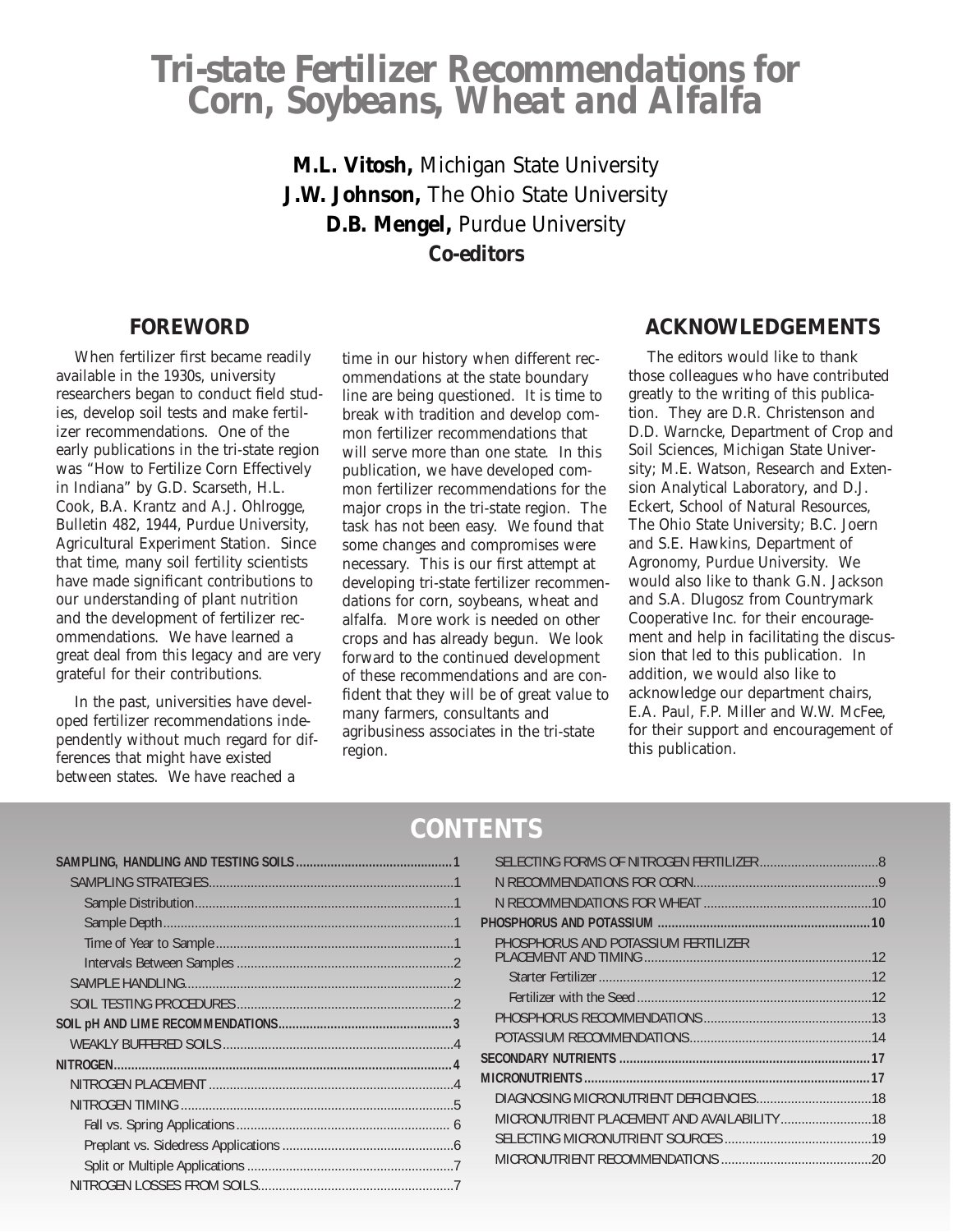# *SAMPLING, HANDLING AND TESTING SOILS*

The accuracy of a fertilizer<br>recommendation depends on<br>how well the soil sample on<br>which the recommendation<br>was based represents the<br>area on which the recommendation will he accuracy of a fertilizer recommendation depends on how well the soil sample on which the recommendation was based represents the be used. The physical and chemical characteristics of soil in an area can vary considerably from place to place because of natural factors and the management to which the area has been subjected. Natural variation arises from soil-forming processes (such as mineral weathering and erosion) that lead to accumulations or losses of nutrients at different sites. Management factors might include tillage and fertilization practices, crop selection and irrigation. It may be necessary to take many samples from a given area (at random or in a systematic manner) to assess its fertility accurately.

## **SAMPLING STRATEGIES**

Four variables are generally considered when taking soil samples:

- 1. The spatial distribution of samples across the landscape.
- 2. The depth of sampling.
- 3. The time of year when samples are taken.
- 4. How often an area is sampled.

Proper consideration of these variables ensures that the sample accurately reflects the fertility of the area in question and allows for the best possible fertilizer recommendations.

#### **Sample Distribution**

Sample distribution usually depends on the degree of variability in a given area. In relatively uniform areas smaller than 25 acres, a composite sample of 20 to 30 cores taken in a random or zigzag manner is usually sufficient. Larger areas are usually subdivided into smaller ones. Non-uniform areas should be subdivided on the basis of obvious differences such as slope position or soil type.

Banding fertilizer creates zones of very high fertility in soils because the fertilizer is mixed with only a small portion of the soil. Samples taken in the band can greatly overestimate the overall fertility of a site. Because the position of fertilizer bands is rarely known with certainty, one should take more random samples than usual in fields with fertilizer bands and vary sampling position with respect to row location to ensure that the bands do not bias test results.

For non-uniform sites, a systematic sampling approach is best. Sampling in a grid pattern can give an idea of variability in a field and fertilizer application can be adjusted according to the distribution of soil test results within the grid. The grid spacing can vary from as little as 30 feet to several hundred feet. Often the grid spacing is some multiple of fertilizer applicator width. Grid geometry can be adjusted to account for characteristics of the site in question. For example, a rectangular grid may be more useful than a square grid when fertilizer applications have been primarily in one direction. Eight to 10 cores are usually taken and combined for analysis at each sampling point in the grid.

## **Sampling Depth**

Soil samples used for nutrient recommendations should be taken at the same depth that is used in the research generating the recommendations, normally 0 to 8 inches. A major exception involves sampling sites subjected to little or no inversion tillage, including those in established forages, no-till and ridges. In such cases, *additional* samples should be taken at a shallower depth (0 to 4 inches) to assess acidification of the soil surface and make appropriate lime recommendations. Surface soil pH may greatly affect herbicide activity and/or carry-over problems. Occasionally sampling the soil profile in 4-inch increments also may be useful for assessing the degree of nutrient stratification in fields managed with conservation tillage, but no recommendations are being made at this time based on the results of such samples.

## **Time of Year to Sample**

Sampling after harvest in the fall or before planting in the spring is recommended. Fall sampling is preferred if lime applications are anticipated. Sampling during the growing season may give erroneous results due to effects of crop uptake and other processes. Inseason sampling should be used only to test soils for nitrate as a guide to sidedressing additional N. Recommendations for sampling soils for nitrate are not consistent across Indiana, Michigan and Ohio, so those interested in such tests should use in-state recommendations.

Sampling should occur at the same time of the year each time a particular field is sampled. This allows better

KIA The  $\sqrt{2}$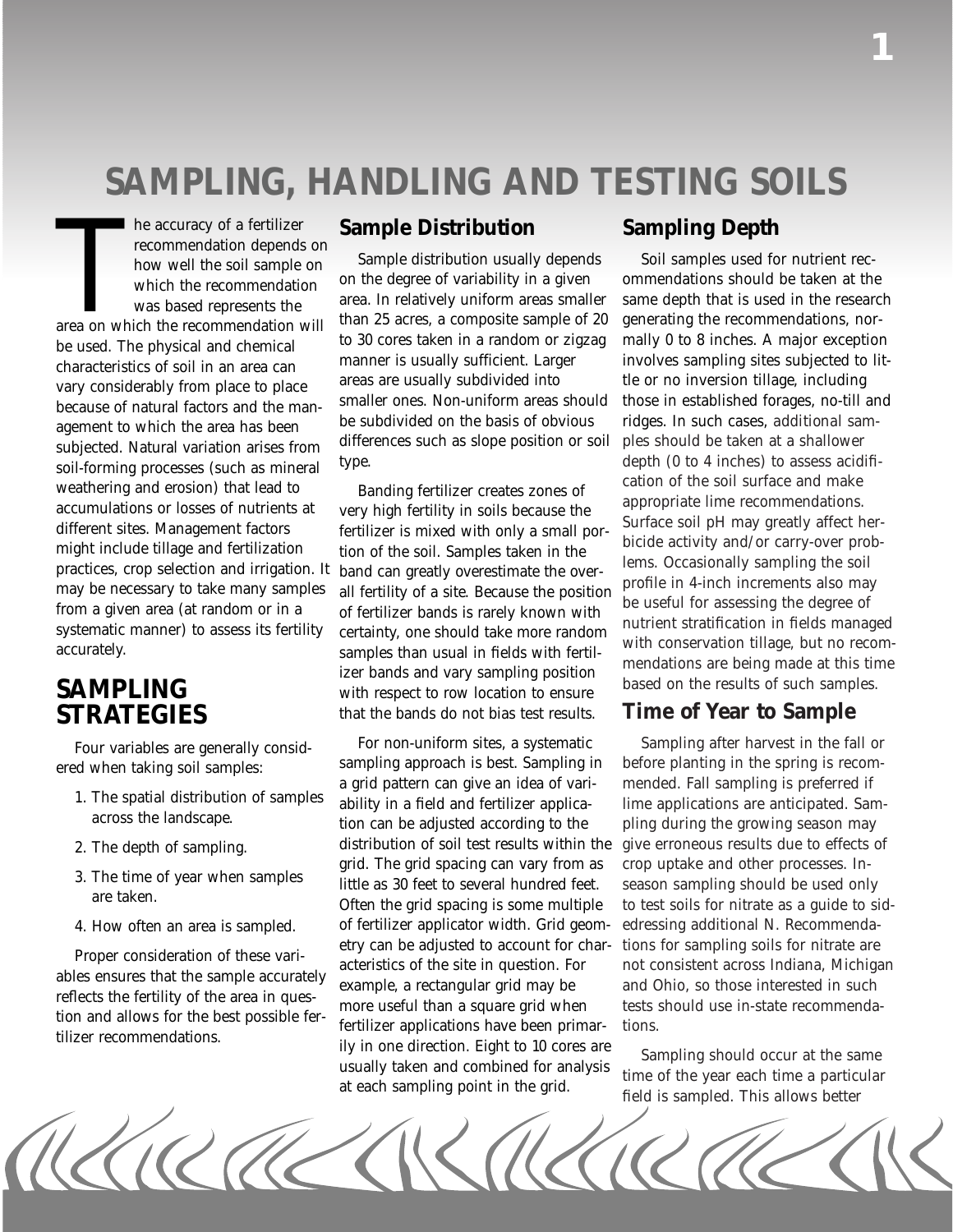tracking of trends in soil test values Individual cores should be mixed described in NCR Publication 221, 1988,

pling intervals (1 to 2 years) are recom-<br>mended. Regardless of the sampling are reported as parts per million (ppm)

After the sample has been collected, here are based on research conducted reflect the total amount of available contamination must be avoided. Comto dry. Ashes from tobacco products are based on research using the same cal soil test laboratories are currently<br>can cause considerable contamination procedures used to generate their soil reporting soil test values in te to the testing laboratory only in con-<br>to the testing laboratory only in con-<br>ply ppm by 2. tainers approved by the lab. The specific procedures used to test

over time, which may be as important thoroughly to form a composite sample. Recommended Chemical Soil Test Proas the test values themselves. Moist cores should be crushed into cedures for the North Central Region, **Intervals Between** aggregates approximately 1/8 to 1/4 written by the USDA-sanctioned North<br> **Sampling** inch across for optimum mixing. If the Central Regional Committee on Soil **Sampling** Exercises inch across for optimum mixing. If the Central Regional Committee on Soil mixed sample is to be dried, the drying Testing and Plant Analysis (NCR-13) mixed sample is to be dried, the drying Most sites should be sampled every should be done at temperatures no and published by the North Dakota three to four years. On sites where greater than 120 degrees F (50 degrees Agricultural Experiment Station. Other rapid changes in fertility (particularly  $C$ ). After drying, a subsample of appro- procedures may yield results incompatidecreases) are expected or when high-<br>
priate size should be taken from the ble with the recommendations given value crops are involved, shorter sam-composite mixture and sent to the test-here.

**SAMPLE HANDLING** the availability of individual nutrients in the soil. Soil test values in the soil. The recommendations made are an index of availability and do not reflect the total amount of available

soils in Indiana, Michigan and Ohio are

merival, records of changes in soil test<br>interval, records of changes in soil test<br>values over time should be kept for<br>each site tested.<br>Several tests are available to measure<br>Several tests are available to measure contamination must be avoided. Com-<br>
mon sources of contamination include<br>
directified for each nutrient. Producers<br>
direction about soil testing and the resulting fer-<br>
direction<br>
direction about soil testing and the resu dirty sampling tools, storage vessels and consultants should always be cer-<br>and surfaces on which soils are spread<br>to dry. Ashes from tobacco products are based on research using the same<br>cial soil test laboratories are cu

KIRAKARAKIRAKI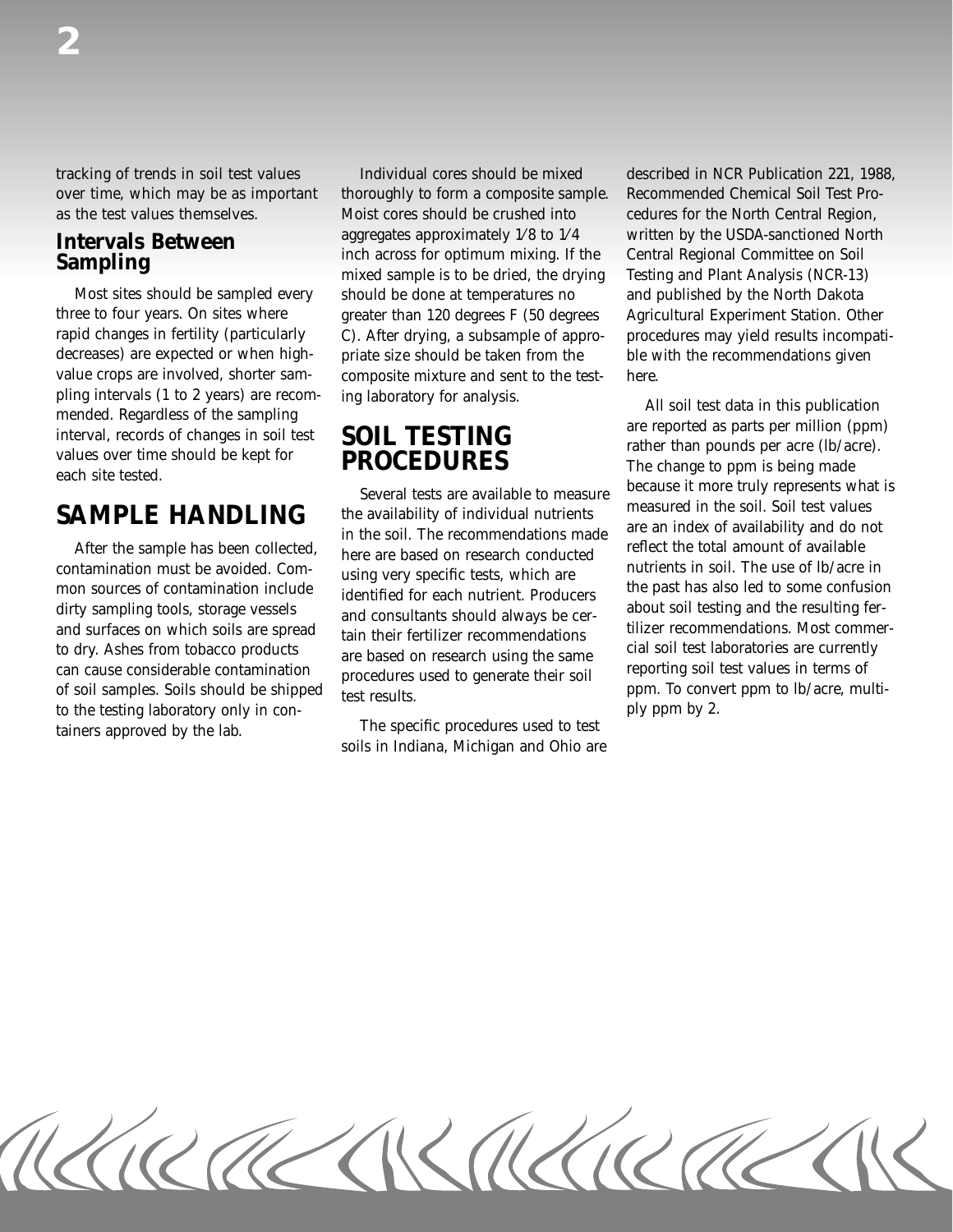# *SOIL pH AND LIME RECOMMENDATIONS*

Ifferent crops require different soil pH levels for optimum performance; when<br>pH falls below these levels,<br>performance may suffer<br>(Table 1). The pH of organic soils (more ent soil pH levels for optimum performance; when pH falls below these levels, performance may suffer than 20 percent organic matter) is generally maintained at much lower levels than the pH in mineral soils (less than 20 percent organic matter) to minimize chances of micronutrient deficiencies. The topsoil in fields with acid subsoils (most common in eastern Ohio) should be maintained at higher pHs than those fields with neutral or alkaline subsoils to minimize chances for nutrient deficiencies associated with acid soil conditions.

Soil pH should be corrected by liming when the pH in the zone of sampling falls 0.2 to 0.3 pH units below the recommended level. The rates of application given in Table 2 are based on the lime test index obtained using the SMPbuffer lime requirement test and are applicable to an 8-inch depth. For no-till and established forages, lime recommendations are based on a 0- to 4-inch depth, so the rates of application should be one-half the values given in Table 2. These rates are for agricultural ground

| Table 1.                               |                                              |                                |       |  |  |  |  |
|----------------------------------------|----------------------------------------------|--------------------------------|-------|--|--|--|--|
|                                        |                                              | <b>SOIL PH RECOMMENDED FOR</b> |       |  |  |  |  |
| <b>VARIOUS CROPS ON VARIOUS SOILS.</b> |                                              |                                |       |  |  |  |  |
|                                        | Mineral soils with subsoil pH <b>Organic</b> |                                |       |  |  |  |  |
| Crop                                   | $>$ pH 6                                     | <br>ch <sub>0</sub>            | soils |  |  |  |  |
|                                        |                                              | pН                             |       |  |  |  |  |
| Alfalfa                                | 6.5                                          | 6.8                            | 5.3   |  |  |  |  |
| Other forage                           |                                              |                                |       |  |  |  |  |
| lequmes                                | 6.0                                          | $6.8^{\text{1}}$               | 5.3   |  |  |  |  |
| Corn                                   | 6.0                                          | 6.5                            | 5.3   |  |  |  |  |
| Soybeans                               | 6.0                                          | 6.5                            | 5.3   |  |  |  |  |
| Small grains                           | 6.0                                          | 6.5                            | 5.3   |  |  |  |  |
| Other crops                            | 6.0                                          | 6.5                            | 5.3   |  |  |  |  |

1 Birdsfoot trefoil should be limed to pH 6.0.

Table 2. **TONS OF AGRICULTURAL LIMESTONE NEEDED TO RAISE THE SOIL PH TO THE DESIRED PH LEVEL BASED ON THE SMP LIME TEST INDEX AND AN INCORPORATION DEPTH OF 8 INCHES.** 

|                    | Desired pH levels |                                               |     |           |               |  |  |
|--------------------|-------------------|-----------------------------------------------|-----|-----------|---------------|--|--|
| Lime<br>test       |                   | Mineral soils                                 |     |           | Organic soils |  |  |
| index <sup>1</sup> | 6.8               | 6.5                                           | 6.0 | Soil pH   | 5.3           |  |  |
|                    |                   | tons agricultural limestone/acre <sup>2</sup> |     | tons/acre |               |  |  |
| 68                 | 1.4               | 1.2                                           | 1.0 | 5.2       | 0.0           |  |  |
| 67                 | 2.4               | 2.1                                           | 1.7 | 5.1       | 0.7           |  |  |
| 66                 | 3.4               | 3.0                                           | 2.4 | 5.0       | 1.3           |  |  |
| 65                 | 4.5               | 3.8                                           | 3.1 | 4.9       | 2.0           |  |  |
| 64                 | 5.5               | 4.7                                           | 3.9 | 4.8       | 2.6           |  |  |
| 63                 | 6.5               | 5.6                                           | 4.6 | 4.7       | 3.2           |  |  |
| 62                 | 7.5               | 6.5                                           | 5.3 | 4.6       | 3.9           |  |  |
| 61                 | 8.6               | 7.3                                           | 6.0 | 4.5       | 4.5           |  |  |
| 60                 | 9.6               | 8.2                                           | 6.7 | 4.4       | 5.1           |  |  |

<sup>1</sup> Lime test index is the SMP buffer pH x 10.

 $2$ These values are based on agricultural limestone with a neutralizing value of 90 percent (Indiana RNV = 65, Ohio TNP = 90+). Adjustments in the application rate should be made for liming materials with different particle sizes, neutralizing values and depths of incorporation.

limestone with a neutralizing value of 90 percent. They should be adjusted if other types of liming material are used. To adjust for a liming material with a different neutralizing value (nv), multiply the lime recommendation given in the table by 0.90 and divide by the new neutralizing value.

> *Example:* Lime recommendation  $=$  [(tons per acre x 0.90) / 0.80] if nv is 80 percent.

The relative availability of the liming material is also affected by the lime particle size. For information on adjusting lime recommendations because of differences in lime particle size, see in-state publications.

Lime rates also should be adjusted for other depths of incorporation. To adjust for

other depths, divide by 8 and multiply by the new incorporation depth.

*Example:* Lime recommendation = [(tons per acre  $\ell$  8) x 10] if incorporation depth is 10 inches.

Lime recommendations (LR) are calculated from the lime test index (LTI) for mineral soils and the soil pH for organic soils using the following formulas and rounding to the nearest tenth of a ton:

#### **Mineral soils**

to pH 6.8: LR = 71.4 - 1.03 x LTI to pH 6.5:  $LR = 60.4 - 0.87$  x LTI to pH 6.0:  $LR = 49.3 - 0.71$  x LTI **Organic soils**  to pH 5.3: LR = 32.9 - 6.31 x soil pH

These rates should raise soil pH to the desired pH level, but the exact pH is not always achieved. Applications of less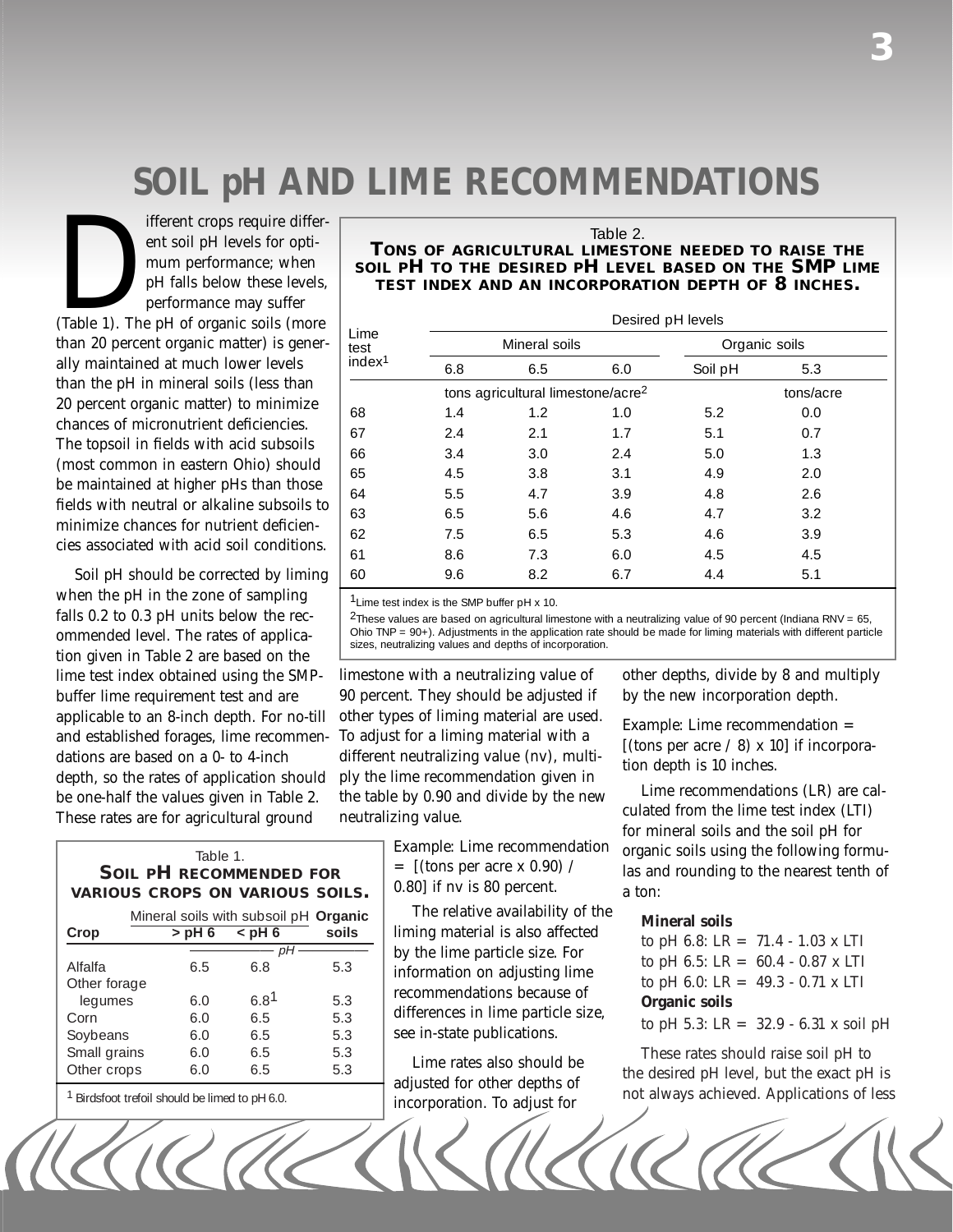reducing the availability of some essen-<br>  $\blacksquare$ tial nutrients. If the soil test indicates **WEAKLY BUFFERED** than 0.6 pH units below the desired more than 8 tons per acre are required, **SOILS** more than 8 tons per acre are required, retest two years after the application to see if more lime is needed. Because sandy soils are often weakly

Fortability, concern for<br>groundwater quality and<br>conservation of energy are<br>good reasons to improve<br>introgen use efficiency.<br>Placement of fertilizer nitrogen and<br>timing of application affect nitrogen use efficiency. Placement and timing of tion in a band. Knife spacing provides and rapid air movement; management nitrogen application are management an application option for anhydrous factors - surface application of high decisions within a producer's produc-<br>
ammonia. Injection into the soil by rates of urea-containing fertilizer, tion system. Soil characteristics, rainfall knives or spoke injector, spraying on broadcast application, liquid fertilizer and temperature, tillage system and fer-<br>the surface and surface banding are and crop residue on soil surface. Injecttilizer source affect the efficacy of techniques used to apply fertilizer N ing or incorporating urea-containing application. Because of our inability to solutions. Dry sources can be broadcast predict the occurrence and amounts of or placed in a band. The need to incor-<br>
predict the surfall for a specific vear, nitrogen<br>
predict a specific vear, nitrogen<br>
predict a specific vear, nitrogen<br>
predict a specific vea rainfall for a specific year, nitrogen porate N sources placed on the surface placement and timing should be based depends on the tillage system and losses. Data shown in Tables 3 and 4 on conditions that most frequently whether the N source contains urea. Illustrate the effect of application occur. Most of the fertilizer nitrogen

than 1 ton/acre often may not be practi-<br>Surface applications of urea forms of requirements determined by the SMP cal and will not appear in computer- N fertilizer are not recommended on lime test. These soils may have a soil generated recommendations. When the fields where lime has been surface water pH below the desired pH range recommendation is for 2 tons/acre or applied recently. The potential N loss by for optimum crop growth but the lime less, the application can be made any ammonia volatilization is high when index test does not indicate a need for time in a cropping sequence. When the urea reacts with unincorporated lime. lime. This occurs because weakly lime recommendation exceeds 4 tons per Urea forms of N should not be surface buffered soils do not have sufficient acre, apply the lime in a split application applied within one year of the lime capacity to lower the pH of the SMP — i.e., half before plowing and half after application. Surface applications of buffer solution. When this situation plowing. Do not apply more than 8 tons ammonium nitrate, ammonium sulfate, occurs, growers may want to consider of lime in one season. Large applications or injected 28 percent N or anhydrous using 1 ton of lime per acre when the of lime without thorough mixing may ammonia are preferred when lime is not soil water pH is more than 0.3 pH units

buffered, there is concern about lime

## *NITROGEN*

affect proper placement of fertilizer pH and low buffering capacity; envinitrogen. The most satisfactory way to ronmental factors — warm temperaapply anhydrous ammonia is by injec-<br>ture, moist soil surface that is drying

cause localized zones of high alkalinity, incorporated. below the desired soil pH and 2 tons per

**NITROGEN** Urease is an enzyme common to soil<br> **PLACEMENT** organic matter and plant residue. Facorganic matter and plant residue. Factors that enhance ammonia volatiliza-Tillage system and fertilizer source tion losses are: soil factors - high soil fertilizer or receiving  $\frac{1}{2}$  inch or more of occur. Most of the fertilizer nitrogen<br>applied in the eastern Corn Belt is used<br>on corn, so most of the discussion here<br>is on nitrogen management practices<br>for corn.<br>discussion here<br> $(NA_2CONH_2 + H_2O - - - > 2NH_3 +$ <br> $CO_2$ ). The a This application technique slows the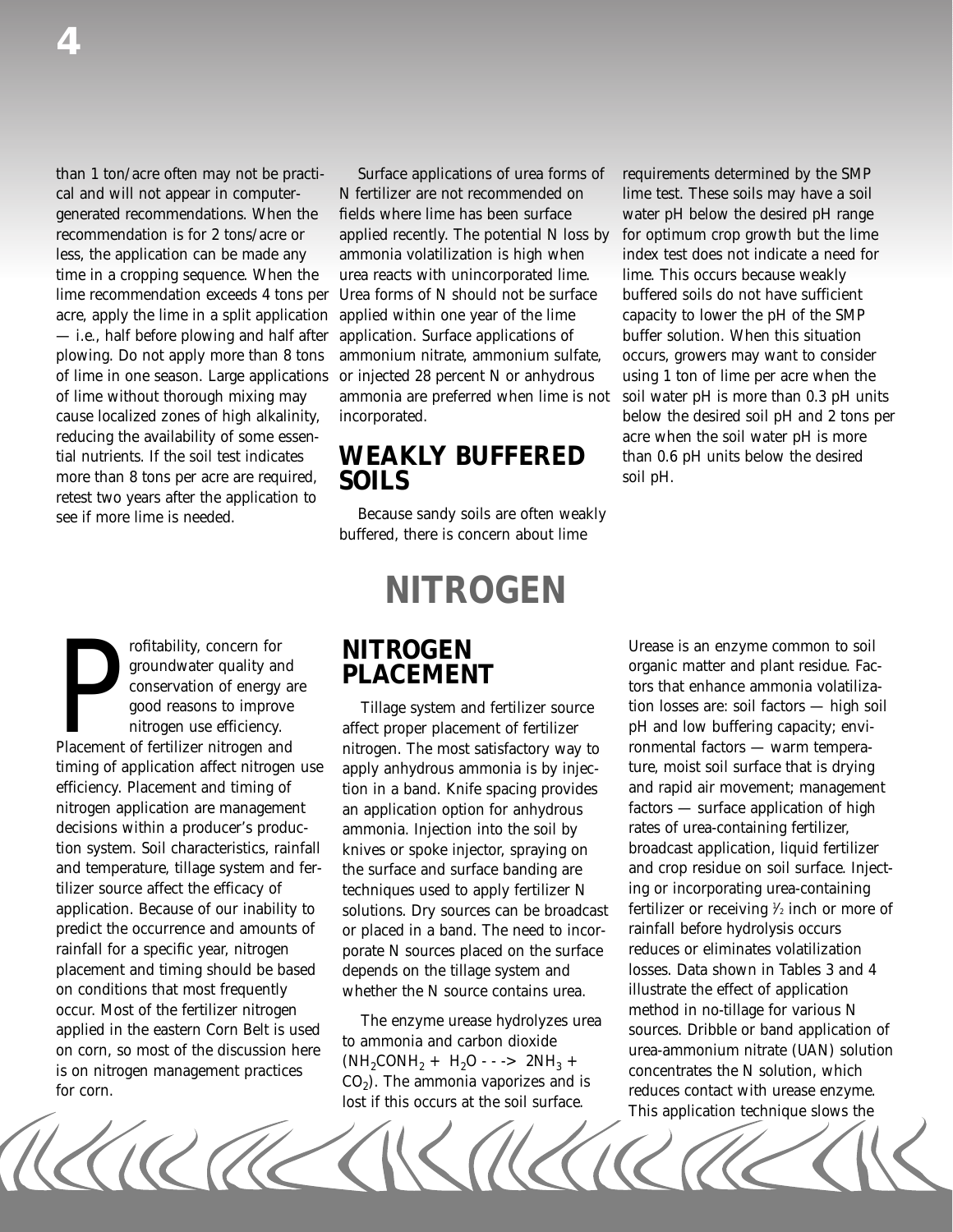#### Table 3.

#### **THE EFFECT ON GRAIN YIELD OF NO-TILL CORN BY N SOURCES AND METHOD OF APPLICATION IN INDIANA.** 1

| N treatment                 | Average grain yield<br>bu/acre at 15.5% water                                                                        |
|-----------------------------|----------------------------------------------------------------------------------------------------------------------|
| $NH3$ injected              | 139                                                                                                                  |
| <b>UAN</b> injected         | 135                                                                                                                  |
| UAN surface                 | 118                                                                                                                  |
| urea surface                | 123                                                                                                                  |
| corn. Agron. J. 74:515-518. | <sup>1</sup> Adapted from D.B. Mengel et al. 1982. Placement<br>of nitrogen fertilizers for no-till and conventional |

conversion of urea to ammonia and carbon dioxide and lengthens the time N solutions can remain on the surface with minimum losses. Urease inhibitors show some promise in reducing volatilization losses. Though there is an advantage to soil incorporation on some soils, incorporating fertilizers containing urea conflicts with the objectives of

#### Table 4. **CORN GRAIN YIELDS AS AFFECTED BY SEVERAL N MANAGEMENT STRATEGIES AT WOOSTER AND SPRINGFIELD, OHIO, 1984-1985.**1

|                | N                   |                                                  | Application                      |      | Corn following |
|----------------|---------------------|--------------------------------------------------|----------------------------------|------|----------------|
| Rate           | Source <sup>2</sup> | Time                                             | Method                           | Corn | Soybean        |
| lb/acre        |                     |                                                  |                                  |      | bu/acre-       |
| $\overline{0}$ |                     |                                                  |                                  | 86   | 97             |
| 150            | AA                  | Preplant                                         | Knife                            | 154  | 162            |
| 150            | <b>UAN</b>          | Preplant                                         | <b>Broadcast</b>                 | 145  | 154            |
| 150            | <b>UAN</b>          | Preplant                                         | <b>Dribbled</b><br>(30" spacing) | 154  | 155            |
| 150            | <b>UAN</b>          | Split<br>1/ <sub>2</sub> preplant<br>% sidedress | <b>Dribbled</b>                  | 150  | 157            |
| 150            | <b>UAN</b>          | Split<br>% preplant<br>1/ <sub>3</sub> sidedress | <b>Dribbled</b>                  | 151  | 156            |

1Adapted from D.J. Eckert. 1987. UAN management practices for no-tillage corn production. Journal of Fertilizer Issues. Vol 4:13-18.

 $\sqrt{\frac{1}{2}}$ 

 $2AA =$  anhydrous ammonia; UAN = urea ammonium nitrate solution.

mum disturbance of crop residue and between every other pair of rows is sat-

#### Table 5. **EFFECT OF KNIFE SPACING OF AMMONIA APPLIED AT VARYING RATES OF N ON CORN YIELD AT DEKALB, ILL.**1

|                           |                                        | Ib N/acre                    |     |  |  |
|---------------------------|----------------------------------------|------------------------------|-----|--|--|
|                           | 120                                    | 180                          | 240 |  |  |
| Knife spacing<br>(inches) | -bu/acre-<br>Sidedress - 1985-1986 av. |                              |     |  |  |
| 30                        | 171                                    | 176                          | 182 |  |  |
| 60                        | 170                                    | 171                          | 182 |  |  |
|                           |                                        | Preplant - 1986 <sup>2</sup> |     |  |  |
| 30                        | 159                                    | 178                          | 190 |  |  |
| 60                        | 166                                    | 179                          | 180 |  |  |

1 Adapted from R.G. Hoeft. 1987. Effect of ammonia knife spacing on yield. In Proceedings of the Seventeenth North Central Extension-Industry Soil Fertility Workshop. St. Louis, Missouri.

2 Applied beneath the planted row.

nitrate solutions into the soil with mini- in Table 5 show that an ammonia band maintaining crop residues on the surface<br>and reducing tillage operations. The<br>development of the spoke-wheel and<br>high-pressure liquid applicators provides sidedressing ammonia and in controlled<br>a method of injecting urea-a 20 to 40 pounds of N per acre applied as starter fertilizer with the planter or as a preplant broadcast application will minimize the rolling appearance of corn. This practice will also ensure adequate N nutrition early in the season before the corn roots reach the N in the ammonia band.

## **NITROGEN TIMING**

The timing of N fertilizer applications is an important factor affecting the efficiency of fertilizer N because the interval between application and crop uptake determines the length of exposure of fertilizer N to loss processes such as leach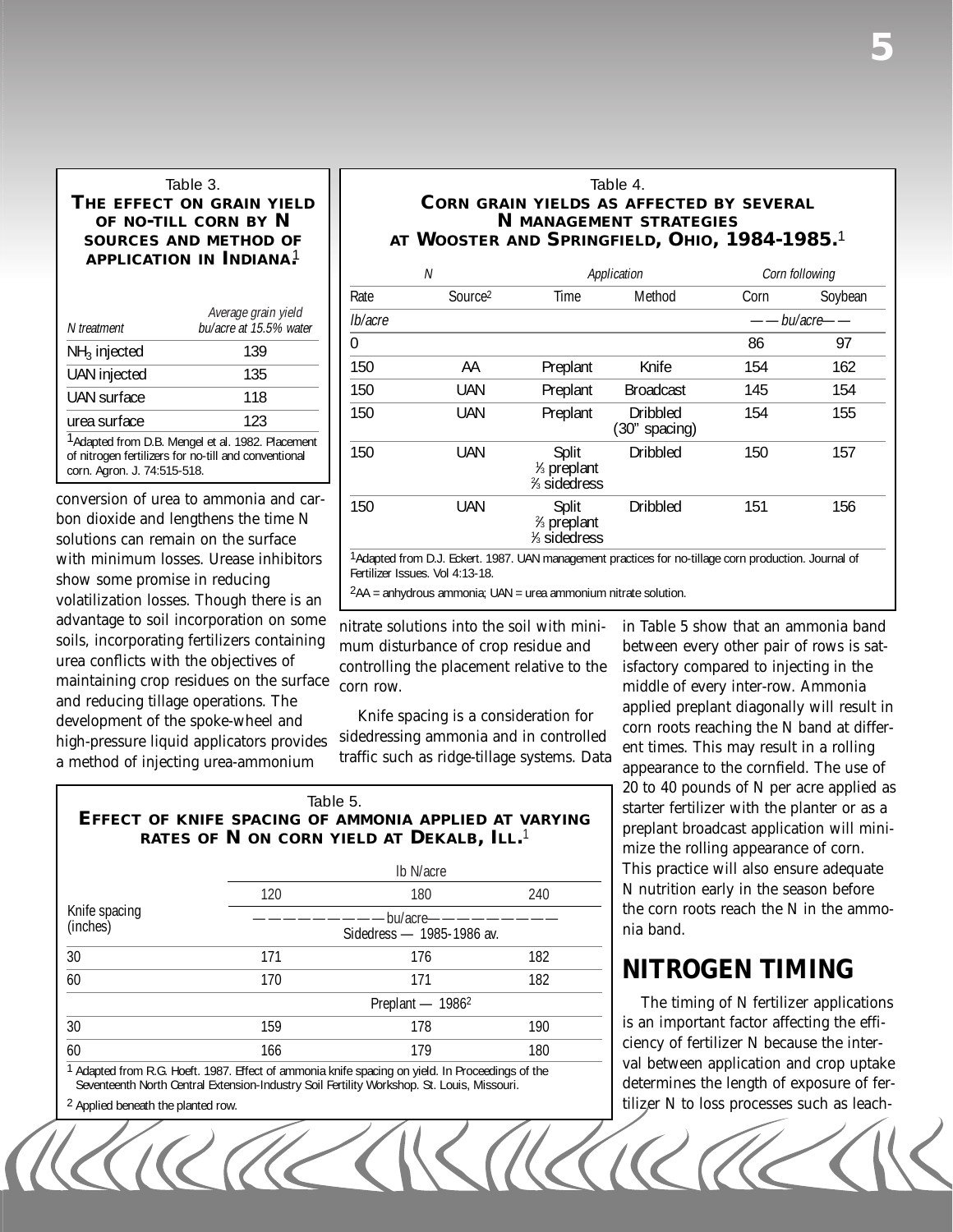ing and denitrification. Timing N appli-<br>These data illustrate that fall N appli-<br>favoring N loss from fall applications cations to reduce the chance of N losses cations are usually less effective than develop. In Table 7, inhibitor-treated through these processes can increase the spring applications. In general, fall- anhydrous ammonia was superior to efficiency of fertilizer N use. applied N is 10 to 15 percent less effec- anhydrous ammonia when applied in

cient and appropriate. The efficacy of  $\blacksquare$   $\blacksquare$   $\blacksquare$   $\blacksquare$   $\blacksquare$   $\blacksquare$   $\blacksquare$   $\blacksquare$   $\blacksquare$   $\blacksquare$   $\blacksquare$   $\blacksquare$   $\blacksquare$   $\blacksquare$   $\blacksquare$   $\blacksquare$   $\blacksquare$   $\blacksquare$   $\blacksquare$   $\blacksquare$   $\blacksquare$   $\blacksquare$   $\blacksquare$   $\blacksquare$   $\blacksquare$   $\blacksquare$  time of application depends on soil texthe of application depends on solition solition of the solition solitance characteristics of the solition soliton and in some solution soliton soliton soliton soliton soliton soliton soliton soliton soliton soliton soliton situations, the fertilizer N source. Nitrogen timing options usually include fall  $\frac{Time of application}{Mitrogen rate}$   $\frac{Time of application}{fouro.}$  from sandy soils through leaching and applications, spring preplant applications<br>tions, sidedress or delayed applications<br>made after planting, and split or multi-<br> $\frac{L\text{p} \times \text{p} \times \text{p} \times \text{p} \times \text{p} \times \text{p}}{1200}$  and split or multi-<br>and solid applications made after planting, and split or multi-<br>ple treatments added in two or more ple treatments added in two or more  $\frac{150}{150}$  127 154 gated sandy soils produce consistently increments during the growing season.

Fall applications of  $N$  are feasible only in areas where low winter soil tempera  $\frac{1}{1}$   $\frac{1}{1}$   $\frac{1}{2}$   $\frac{1}{1}$   $\frac{1}{2}$   $\frac{1}{2}$   $\frac{1}{2}$   $\frac{1}{2}$   $\frac{1}{2}$   $\frac{1}{2}$   $\frac{1}{2}$   $\frac{1}{2}$   $\frac{1}{2}$   $\frac{1}{2}$   $\frac{1}{2}$   $\frac{1}{2}$   $\frac{1}{2}$   $\frac{1}{2}$   $\frac$ tures retard nitrification of ammonium.<br>This limits fall application to the north-<br>WOO6. Wichigan State University Extension Bulletin<br>effective in increasing corn yields than ern portion of the United States. The concern with fall application is that losses of N will occur between application and crop uptake in the next growing season. This may lower crop yield and recovery of applied N, compared with spring applications. Recommendations for fall applications are to use an ammonium form of N, preferably anhydrous ammonia, and delay application until the soil temperature is below 50 degrees F.

Considerable year-to-year variation in the effectiveness of fall N application occurs, as shown in Table 6.

Ideally, N applications should coincide with the N needs of the crop. This into a pplication rates should not be used spring. Spring-applied anhydrous ammo-<br>approach requires application of most of in the fall to try to ma

|                                          |               |                                                       |        | from sandy soils through leaching    |
|------------------------------------------|---------------|-------------------------------------------------------|--------|--------------------------------------|
| gen timing options usually include fall  |               | Time of application                                   |        |                                      |
| applications, spring preplant applica-   | Nitrogen rate | Fall                                                  | Spring | from poorly drained soils through    |
|                                          | Ib/acre       | -bu/acre-                                             |        | trification.                         |
| tions, sidedress or delayed applications |               | Loamy soils (5 experiments)                           |        |                                      |
| made after planting, and split or multi- | 100           | 118                                                   | 133    | Sidedress applications of N on is    |
| ple treatments added in two or more      |               |                                                       |        | gated sandy soils produce consiste.  |
| increments during the growing season.    | 150           | 127                                                   | 154    | greater yields than a preplant appli |
|                                          |               | Irrigated sandy loam soils (6 experiments)            |        | tion, as shown in Table 8. In areas  |
| <b>Fall vs. Spring Applications</b>      | 100           | 162                                                   | 172    | where rainfall greatly exceeds evap  |
| Fall applications of N are feasible only | 150           | 176                                                   | 181    | spiration, the same results are expe |
| in areas where low winter soil tempera-  |               | <sup>1</sup> Adapted from M.L. Vitosh. 1985. Nitrogen |        | Sidedress applications on coarse-    |
| tures retard nitrification of ammonium.  |               | management strategies for corn producers.             |        | textured/low CEC soils are usually   |

gation, soil temperature and, in some **SOIL TYPE IN IVIICHIGAN,** and crop N use. Preplant N losses occur structure, the fertilizer N source, Nitre **1977-1984**.<sup>1</sup>

greater yields than a preplant applica where rainfall greatly exceeds evapotranspiration, the same results are expected.

Table 7.

**EFFECT OF N RATE, TIME OF APPLICATION, N SOURCE AND NITRIFICATION INHIBITOR ON 8-YEAR AVERAGE CORN YIELD IN OHIO.**<sup>1</sup>

|         |      | Fall-applied |          | Spring-applied |     |         |
|---------|------|--------------|----------|----------------|-----|---------|
| N rate  | Urea | ΑA           | $AA+NI$  | Urea           | АA  | $AA+NI$ |
| Ib/acre |      |              | bu/acre- |                |     |         |
| 0       |      |              | 56       |                |     |         |
| 80      | 85   | 94           | 111      | 101            | 116 | 117     |
| 160     | 111  | 127          | 133      | 125            | 139 | 140     |
| 240     |      |              |          | 139            |     |         |
| 320     |      |              |          | 139            |     |         |

<sup>1</sup> Adapted from R.C. Stehouwer and J.W. Johnson. 1990. Urea and anhydrous ammonia management for conventional tillage corn production. J. Prod. Agri. 3:507-513.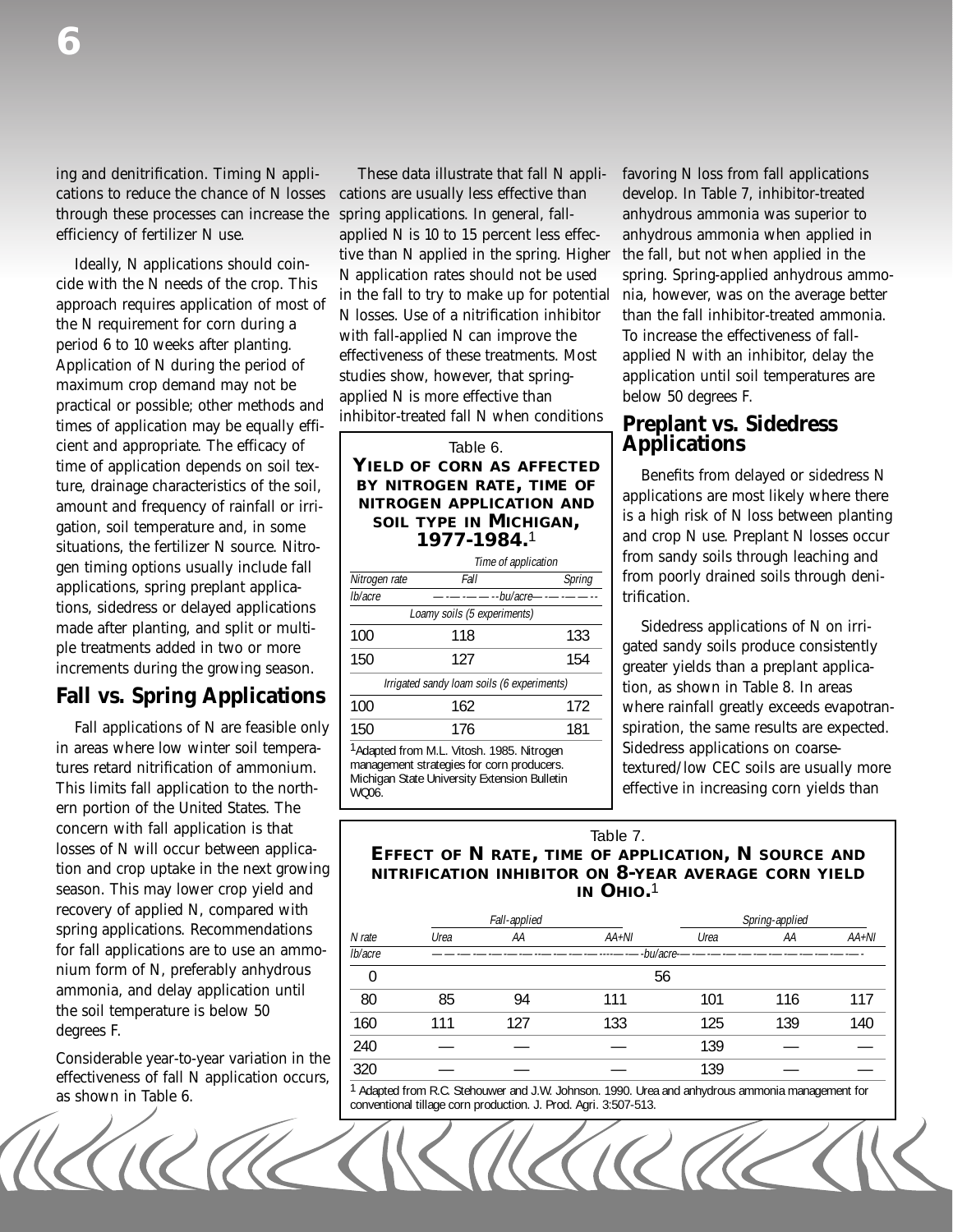preplant treatments containing a nitrifi- application are often used to apply N in cation inhibitor. multiple applications. The timing and

For medium- and fine-textured soils,<br>
yields seldom differ between preplant<br>
signication of N additions in a multiple<br>
yields seldom differ between preplant<br>
application system are important. To<br>
same N must occur by the

increments during the growing season improve corn yields. Adjusting the sidecan be an effective method of reducing dress fertilizer N rate using the pretial for N loss through leaching. Irriga- an advantage to a split application on tion systems equipped for simultaneous these soils. This approach would permit

Table 8. **EFFECT OF N RATE AND TIME OF APPLICATION ON CORN YIELD FOR AN IRRIGATED MCBRIDE SANDY LOAM SOIL IN MICHIGAN.**<sup>1</sup>

|           | Time of application |                  |
|-----------|---------------------|------------------|
| N rate    | Preplant            | <b>Sidedress</b> |
| Ib N/acre | -bu/acre-           |                  |
| 0         | 75                  | 75               |
| 120       | 149                 | 155              |
| 180       | 155                 | 161              |
| 240       | 157                 | 167              |

1 Adapted from M.L. Vitosh. 1969-72 Montcalm Farm Research Reports.

**Split or Multiple** On adequately drained medium- to **Applications Conserversity** on a the textured soils, the potential for N fine-textured soils, the potential for N loss is low and the use of delayed or Application of N fertilizer in several multiple N applications usually will not N losses on sandy soils with high poten-sidedress or late spring soil nitrate test is adjusting for factors that affect N loss or gain and cannot be predicted.

## **NITROGEN LOSSES FROM SOIL**

Nitrogen (N) can be lost from the field through three principal pathways: denitrification, leaching and surface volatilization.

The form of N a farmer chooses should depend on how serious a problem he has with the above N losses. Cost of N, labor, equipment and power availability are other considerations when choosing a fertilizer source.

*Denitrification* occurs when nitrate N  $\rm (NO_3^-)$  is present in a soil and not enough oxygen  $(O<sub>2</sub>)$  is present to supply the needs of the bacteria and microorganisms in the soil. If  $O<sub>2</sub>$  levels are low, microorganisms strip the oxygen from the nitrate, producing N gas  $(N_2)$  or nitrous oxide  $(N_2O)$ , which volatilizes from the soil. Three conditions that create an environment that promotes denitrification are wet soils, compaction and warm temperatures.

*Leaching* losses of N occur when soils have more incoming water (rain or irrigation) than the soil can hold. As water moves through the soil, the nitrate  $(NO<sub>3</sub><sup>-</sup>)$  that is in soil solution moves along with the water. Ammonium  $\widetilde{\mathrm{(NH_4^+)}}$  ) forms of N have a positive charge and are held by the negative sites on the clay in the soil; therefore,  $NH_4^+$ forms of N leach very little. In sands where there is very little clay, ammonium forms of N can leach. Coarsetextured sands and some muck soils are the only soils where ammonium leaching may be significant.

One way to minimize N leaching and denitrification is to minimize the time the N is in the soil before plant uptake. This cuts down on the time when conditions are favorable for losses. Most of the N is needed by corn after the plant is 3 to 4 weeks old (June 1).

*Surface volatilization* of N occurs when urea forms of N break down and form ammonia gases and where there is little soil water to absorb them. This condition occurs when urea forms of N are placed in the field but not in direct contact with the soil. This situation can occur when urea is spread on corn residues or 28 percent is sprayed on heavy residues of cornstalk or cover crop.

 $\gamma$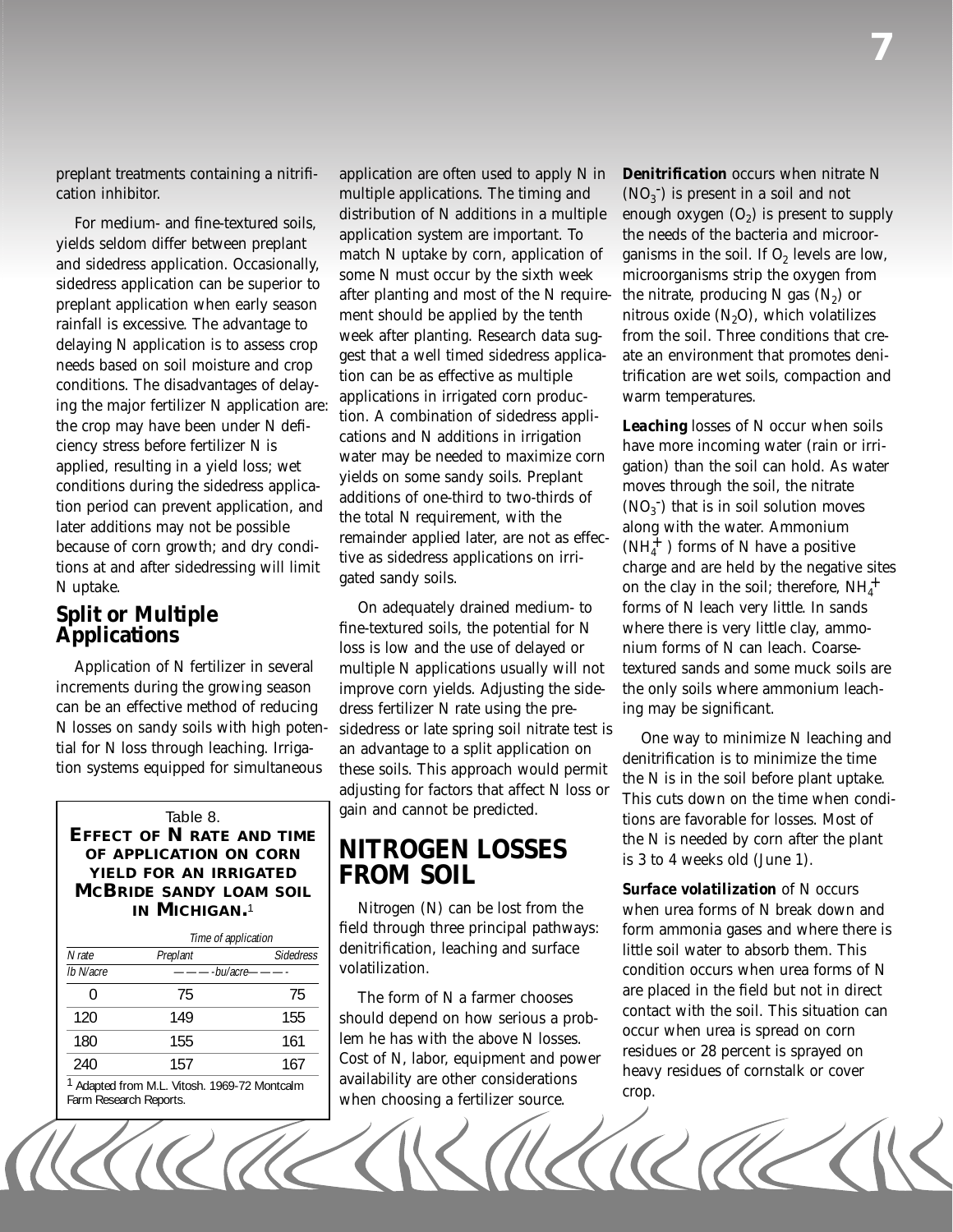depends on moisture level, temperature tilizers react with calcium carbonate. days after spreading. and the surface pH of the soil. If the soil Ammonium fertilizers that form insolu-<br>surface is moist, the water evaporates ble precipitates (AS, DAP, MAP and<br>into the air. Ammonia released from the APP) are subject to great conversion to ammonia gases. Applying<br>urea-type fertilizers when weather is<br>cooler slows down N loss. If the surface<br>**NITROGEN** cooler slows down N loss. If the surface **NITROGEN** of the soil has been limed within the past three months with 2 tons or more<br>of limestone per acre, DO NOT apply The common N fertilizers are anhy-

To stop ammonia volatilization from  $\mu$  and ammonium sulfate (21 percent N) volatilization loss when applied to most and ammonium intrate (34 percent N). Soils. Ammonium sulfate is a good source of sulfur when it is need of rain is enough to dissolve the urea tion. The disadvantage of anhydrous Ammonium nitrate (34 percent) is 50 and wash it into the soil. If the residue ammonia is that it is hazardous to han-<br>is heavy (greater than 50 percent cover). dle It must be injected into the soil intrate N when added to the soil. The 0.5 inch or greater of rainfall is required. and on steep slopes erosion can be a

Ammonia volatilization of N may<br>also occur when ammonium forms of N<br>— ammonium sulfate (AS), ammonium M and M and M and M and M and M and M and M and M and M and M and M and M and M and M and M and M and M and M and M and  $(APP)$  — are surface applied to calcare-soils. In no-till situations, surface ous soils (soil pH greater than 7.5). The volatilization can be a problem if the

The rate of surface volatilization products formed when ammonium fer-<br>soil and the weather is dry for several

urea-based fertilizers unless they can be drous ammonia (82 percent N), urea (46 Ammonium sulfate (21 percent) is a<br>incorporated into the soil. exercent N) solutions (28 to 32 percent introgen source with little or no surf incorporated into the soil. percent N), solutions (28 to 32 percent nitrogen source with little or no surface<br>N) ammonium sulfate (21 percent N) volatilization loss when applied to most

extent of loss is related to the reaction urea is not placed in contact with the

is heavy (greater than 50 percent cover), dle. It must be injected into the soil, nitrate N when added to the soil. The 0.5 inch or greater of rainfall is required, and on steep slopes erosion can be a ammonium N quickly c

KIRALAKAKIRAK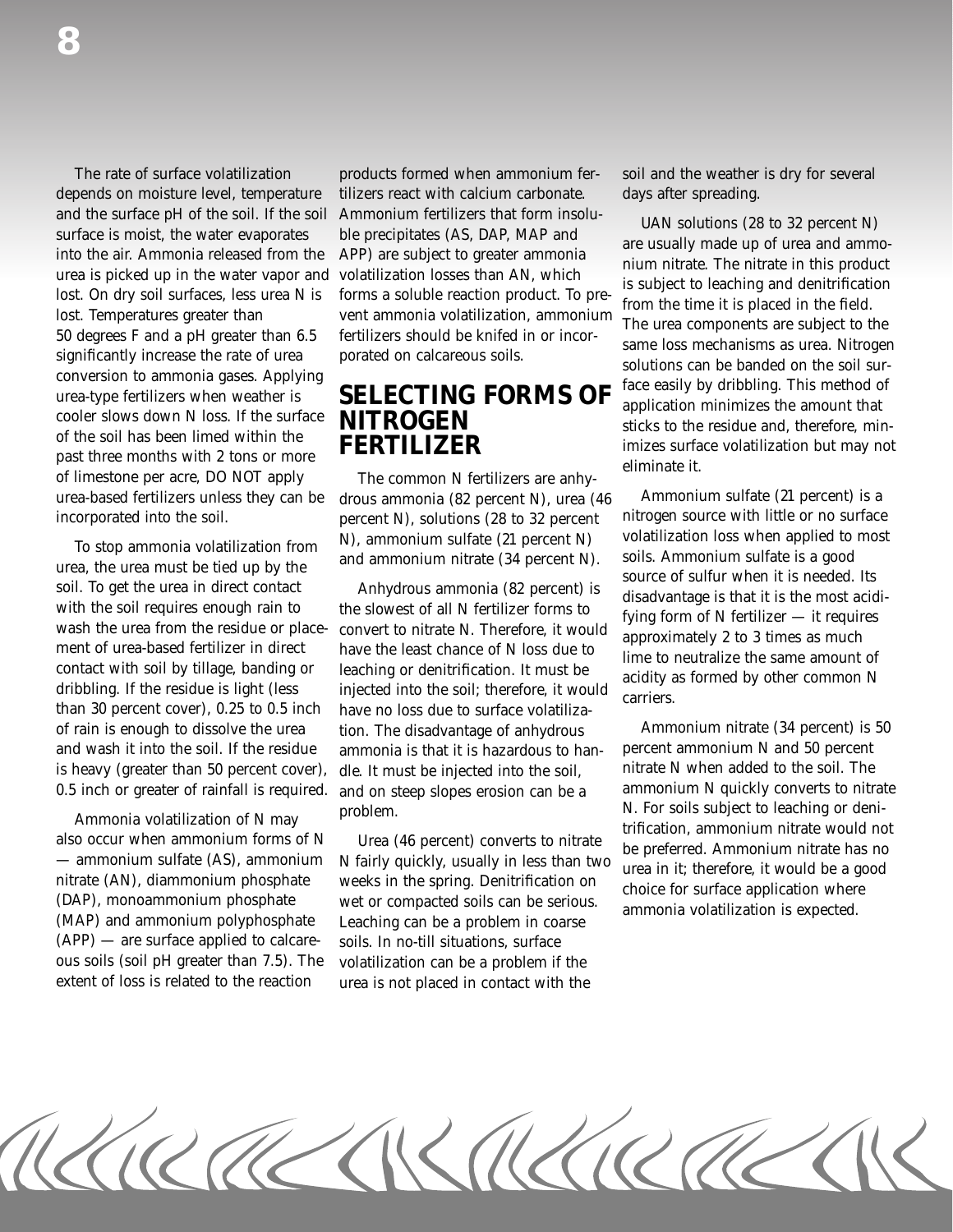# **NITROGEN** The following N recommendations<br> **DECOMMENIDATIONIC** (Table 9) for corn assume the crop is

**RECOMMENDATIONS** (Table 9) for corn assume the crop is planted during the optimum planting period on mineral soils with either good natural or improved drainage.

#### Table 9. **NITROGEN RECOMMENDATIONS FOR CORN BASED ON YIELD POTENTIAL AND PREVIOUS CROP.**

| Previous crop                          |          |     |     | Corn yield potential (bu per acre) |     |        |
|----------------------------------------|----------|-----|-----|------------------------------------|-----|--------|
|                                        | 80       | 100 | 120 | 140                                | 160 | $180+$ |
|                                        |          |     |     | pounds N to apply per acre         |     |        |
| Corn and most other crops              | 80       | 110 | 140 | 160                                | 190 | 220    |
| Soybeans                               | 50       | 80  | 110 | 130                                | 160 | 190    |
| Grass sod                              | 40       | 70  | 100 | 120                                | 150 | 180    |
| Established forage legume <sup>1</sup> |          |     |     |                                    |     |        |
| Average stand (3 plants/sq ft)         | $\Omega$ | 10  | 40  | 60                                 | 90  | 120    |
| Good stand (5 plants/sq ft)            | $\theta$ | 0   | 0   | 20                                 | 50  | 80     |
| Annual legume cover crop <sup>2</sup>  | 50       | 80  | 110 | 130                                | 160 | 190    |
|                                        |          |     |     |                                    |     |        |

<sup>1</sup> Any legume established for more than one year.

<sup>2</sup>Any legume or legume-grass mixture that has been established for less than one year. Nitrogen credit may be more or less (0 to 100 lb/acre), depending on plant species, stand, growing conditions and date of destruction.

#### **ADDITIONAL COMMENTS**

1. N fertilizer rates are based on the following relationship:

N (lb/acre) =  $-27 + (1.36 \times$  yield potential) - N credit

| or 110 + [1.36 x (yield potential - 100)] - N credit |  |  |  |
|------------------------------------------------------|--|--|--|
|------------------------------------------------------|--|--|--|

| N credits: | Soybeans                  | 30                                                        |
|------------|---------------------------|-----------------------------------------------------------|
|            | Grass sod/pastures        | 40                                                        |
|            | Annual legume cover crop  | 30                                                        |
|            | Established forage legume | $40 + 20x$ (plants/ft <sup>2</sup> )<br>to maximum of 140 |
|            | Corn and most other crops | 0                                                         |
|            | Organic waste             | Consult individual state<br>recommendations               |

- 2. For corn silage, assume 1 ton/acre is equivalent to 6 bu/acre of grain.
- 3. For inadequately drained soils with high denitrification potentials, N should be either:
	- Applied in a split application.
	- Applied as anhydrous ammonia with a nitrification inhibitor.
	- Or concentrated in a band to minimize soil contact.
- 4. Corn grown on coarse-textured/low CEC soils with high leaching potentials may benefit from split or multiple N applications.
- 5. For soils with greater than 30 percent residue cover, the majority of applied N should be either:
	- Injected below the soil surface.
	- Dribbled in bands using N solutions.

• Or broadcast only if the material contains no urea (i.e., ammonium nitrate or ammonium sulfate).

- 6. No-till corn, corn planted into cold, wet soils, corn following anhydrous ammonia applied less than 2 weeks prior to planting, and corn following spring-tilled legumes or cover crops should receive some N at planting, either:
	- 20 to 40 lb N/acre banded near the row.
	- Or 40 to 60 lb N/acre broadcast.
- 7. For organic soils with greater than 20 percent organic matter, adjust rates using a pre-sidedress N soil test (consult individual state recommendations) or reduce N rates by 40 lb/acre.
- 8. For fall applications (after October 20, well drained soils only) or early spring applications (before April 15) on wet soils, use only anhydrous ammonia with a nitrification inhibitor. Fall applications of N are not recommended on coarse-textured soils in the tri-state region. In addition, fall N is not recommended on any soil in Michigan and south of U.S. 40 in Indiana.
- 9. If planting is delayed past the optimum planting period, reduce N rate to reflect loss of yield potential.
- 10. When soils are limed and the lime is not incorporated, surface application of urea forms of nitrogen fertilizer are not recommended within one year of the lime application. Ammonium nitrate, anhydrous ammonia, ammonium sulfate or injected 28 percent solutions are suitable materials for this case.
- 11. Incorporation of materials with a high carbon:nitrogen ratio, such as sawdust and leaves, can cause a temporary shortage of N due to immobilization.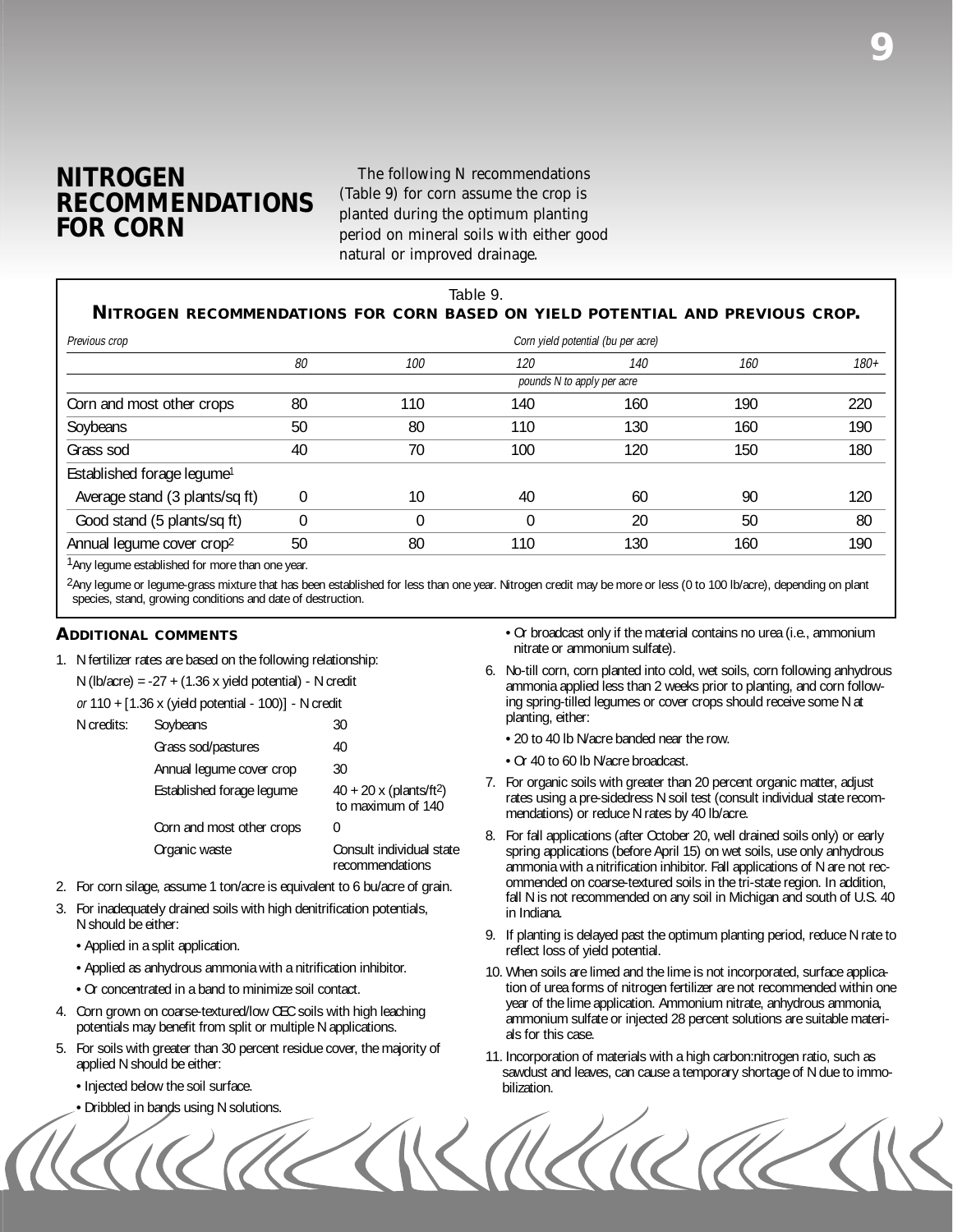## **NITROGEN RECOMMENDATIONS FOR WHEAT**

The following N recommendations for wheat (Table 10) assume that the crop is planted during the optimum planting period on mineral soils with 1 to 5 percent organic matter and either good natural or improved drainage, and that proper cultural practices are utilized.

#### Table 10. **TOTAL NITROGEN RECOMMENDATIONS FOR WHEAT BASED ON YIELD POTENTIAL.**

| Yield potential | Pounds N to apply |
|-----------------|-------------------|
| bu/acre         | Ib N/acre         |
| 50              | 40                |
| 70              | 75                |
| 90+             | 110               |

#### **ADDITIONAL COMMENTS**

- 1. Recommended N rate is based on the relationship:
	- N (lb/acre) = 40 + [1.75 x (yield potential 50)]
- 2. No credits are given for the previous crop. Consult individual state recommendations concerning credits for organic waste materials such as manure.
- 3. Apply 15 to 30 lb N/acre at planting and the remainder near green-up in spring; or, apply all N at planting as anhydrous ammonia plus a nitrification inhibitor, injected on 15-inch or narrower row spacing.
- 4. To prevent serious lodging on high organic matter soils (greater than 20 percent organic matter), reduce the N rate by 30 to 50 lb N/acre.

# *PHOSPHORUS AND POTASSIUM*

ri-state phosphorus (P)<br>and potassium (K) fertil<br>izer recommendations a<br>based on the nutrient<br>needs of the crop to be<br>grown and the quantity of those nutri and potassium (K) fertilizer recommendations are based on the nutrient needs of the crop to be grown and the quantity of those nutrients available in the soil as measured by a soil test. In the tri-state region, the Bray P1 test is used to estimate P availability and the 1 normal ammonium acetate test is used to estimate K availability. Tri-state recommendations are designed to provide adequate nutrition for the crop, and to create or maintain a soil capable of providing sufficient nutrients without fertilizer addition for one or more years. Thus, the tri-state recommendations utilize a buildup and maintenance approach to fertilizer management.

The key to these recommendations is field calibration and correlation studies that have been conducted over the past 40 years. The conceptual model for these recommendations is illustrated in Figure 1. The fundamental component of the model is the establishment of a "critical level" the soil test level above which the soil can supply adequate quantities of a nutrient to

support optimum economic growth. The critical level is determined in the field and represents the results of hundreds of field experiments. There are two important concepts to keep in mind. First, some crops are more responsive to a nutrient than others, so the critical level can vary between crops. In the tri-state region, research has shown that wheat and alfalfa are more responsive to P than corn or soybeans. Thus, the critical P level for wheat and alfalfa is higher than the critical level for corn and soybeans. Second, the critical level can vary between soils. Recent research has shown that some soils, especially high clay soils in Ohio, require higher K levels to support optimum crop



Figure 1

growth than other lower clay content soils. This information has been incorporated into the recommendations and is seen as an increase in critical level for K as the cation exchange capacity (CEC) increases.

When soil tests are below the critical level, the soil is not able to supply the P and K requirements of the crop. The tristate recommendations are designed to supply additional nutrients and to raise the soil test to the critical level over a four-year period. **Soil tests below the critical level should be considered as indicating a soil that is nutrient deficient for crop growth.** For deficient soils, recommended rates of fertilizer

should be applied annually. Placement techniques to may also be beneficial on nutrient-deficient soils. Applying 25 to 50 percent of the recommended fertilizer in a band to enhance early growth should be considered.

Above the critical soil test supplying the nutrients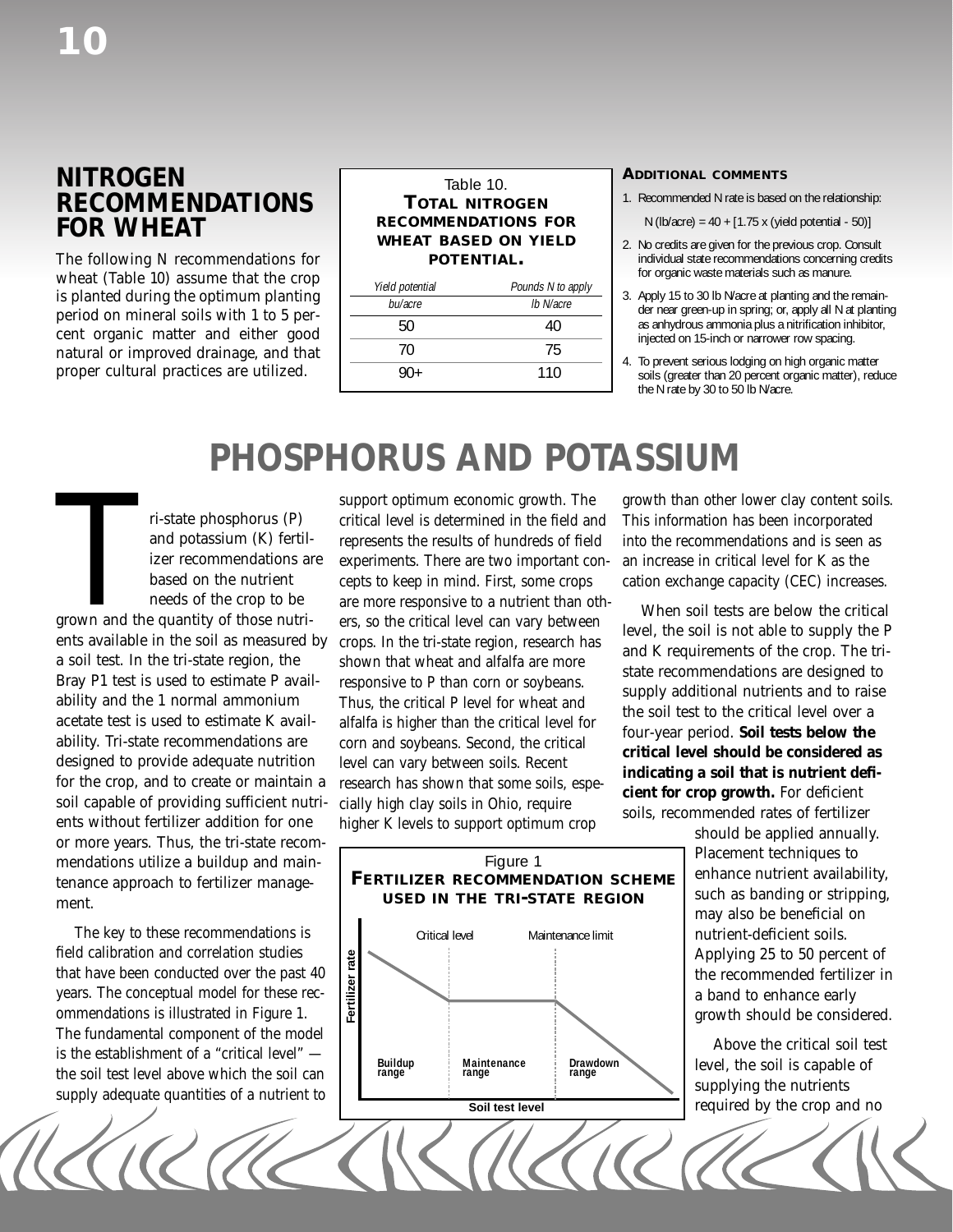response to fertilizer would be expected. The tri-state recommendations use a maintenance plateau concept to make recommendations at or slightly above the critical level. The maintenance plateau is designed to safeguard against sampling or analytical variation. Recommendations for soil test values on the maintenance plateau are designed to replace the nutrients lost each year through crop removal. Because the purpose of fertilizer applications in the maintenance plateau range is to maintain fertility, no response to fertilizer in the year of application would be expected. Therefore, farmers may choose to make multiple year applications. No response to placement techniques such as banding or stripping or the use of P and K starter fertilizers would be expected in the maintenance plateau region.

When soil test levels exceed the maintenance plateau level, the objective of the fertilizer recommendation is to utilize residual soil nutrients. Fertilizer recommendations are rapidly reduced from maintenance levels to zero. There

is no agronomic reason to apply fertilizer when soil tests are above the maintenance plateau level.

Actual fertilizer recommendations are calculated using one of three relationships — one applicable to buildup, another for maintenance and a third for drawdown:

Tables 11 and 12 provide the critical soil test values and crop removal values used for calculating tri-state fertilizer recommendations at various soil test levels.

#### **BUILDUP EQUATION**

```
for P: lb P_2O_5/A to apply = [(CL - STL) x 5] + (YP x CR)<br>for K: lb K<sub>2</sub>O/A to apply = [(CL - STL) x ((1 + (0.05 x CE
for K: lb K<sub>2</sub>O/A to apply = [(CL - STL) x ((1 + (0.05 x CEC))] + (YP x CR) + 20
MAINTENANCE EQUATION
```
for P: lb  $P_2O_5/A$  to apply = YP x CR for K: lb K<sub>2</sub>O/A to apply = (YP x CR) + 20 (for non-forage crops) **DRAWDOWN EQUATION**  for P: lb P<sub>2</sub>O<sub>5</sub>/A to apply = (YP x CR) - [(YP x CR) x (STL - (CL + 15))/10]<br>for K: lb K<sub>2</sub>O/A to apply = (YP x CR) + 20 - [((YP x CR) + 20) x (STL - (CL

```
lb K<sub>2</sub>O/A to apply = (YP x CR) + 20 - [((YP x CR) + 20) x (STL - (CL + 30))/20] (for non-forage crops)
```
**Note:** The K maintenance and drawdown equation for forages, including corn silage, is: lb K<sub>2</sub>O/A to apply =  $[(YP \times CR) + 20] - [((YP \times CR) + 20) \times (STL - CL)/50]$ where:

CL = critical soil test level (ppm)

STL = existing soil test level (ppm)

YP = crop yield potential (bu per acre for grains, tons per acre for forages)

ULA A

CR = nutrient removed per unit yield (lb/unit)

CEC = soil cation exchange capacity (meq/100g)

| Crop    | Critical soil test levels |          |           |                       |           | Crop       | Unit of vield | Nutrient removed per unit of yield |                                |
|---------|---------------------------|----------|-----------|-----------------------|-----------|------------|---------------|------------------------------------|--------------------------------|
|         |                           |          |           | K at CEC <sup>1</sup> |           |            |               | $P_2O_5$                           | $K_2O$                         |
|         |                           |          | 10        | 20                    | 30        |            |               |                                    | $\frac{1}{1}$ - lb /unit - - - |
|         | ppm (lb/acre)             |          |           | ppm (lb/acre)—        |           | Corn       |               |                                    |                                |
| Corn    | $15(30)^2$                | 88 (175) | 100 (200) | 125 (250)             | 150 (300) | Feed grain | bushel        | 0.37                               | 0.27                           |
| Soybean | 15(30)                    | 88 (175) | 100 (200) | 125 (250)             | 150 (300) | Silage     | ton           | 3.30                               | 8.00                           |
| Wheat   | 25(50)                    | 88 (175) | 100 (200) | 125 (250)             | 150 (300) | Soybeans   | bushel        | 0.80                               | 1.40                           |
| Alfalfa | 25(50)                    | 88 (175) | 100 (200) | 125 (250)             | 150 (300) | Wheat      |               |                                    |                                |
|         |                           |          |           |                       |           |            |               |                                    |                                |

<sup>1</sup> Critical level for ppm K =  $75 + (2.5 \times$  CEC) for all crops

2 Values in parentheses are lb/acre.

Note:A CEC of 15 is used to calculate the K<sub>2</sub>O recommendation for calcareous soils (soils with pH equal to or greater than 7.5 and a calcium saturation of 80 percent or greater) and organic soils (soils with an organic matter content of 20 percent or greater or having a scooped density of less than 0.8 grams per cubic centimeter).

#### Table 11. CRITICAL SOIL TEST LEVELS (CL) | | NUTRIENTS REMOVED IN HARVESTED **FOR VARIOUS AGRONOMIC CROPS. PORTIONS OF AGRONOMIC CROPS.**

| Crop       | Unit of yield |          | Nutrient removed per unit of yield |
|------------|---------------|----------|------------------------------------|
|            |               | $P_2O_5$ | $K_2O$                             |
| Corn       |               |          | – Ib /unit-                        |
| Feed grain | bushel        | 0.37     | 0.27                               |
| Silage     | ton           | 3.30     | 8.00                               |
| Soybeans   | bushel        | 0.80     | 1.40                               |
| Wheat      |               |          |                                    |
| Grain      | bushel        | 0.63     | 0.37                               |
| Straw      | bushel        | 0.09     | 0.91                               |
| Alfalfa    | ton           | 13.00    | 50.00                              |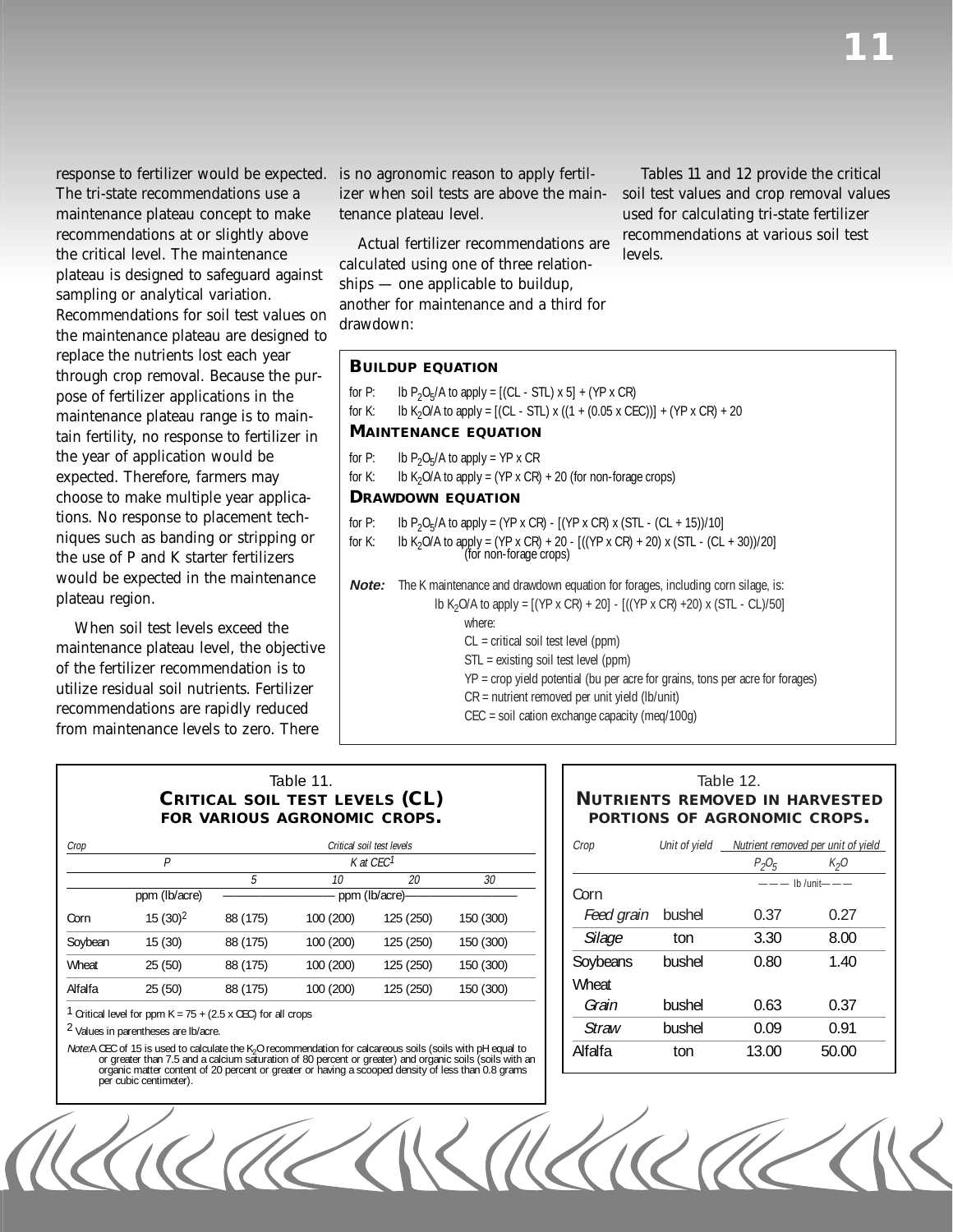provide information on how farmers essary to include K in the starter fertil-<br>should apply their fertilizer. To be used<br>efficiently, P and K fertilizers should be low (less than 75 npm K) and K fertilizers and the P and up efficiently, P and K fertilizers should be  $_{\text{low}}$  (less than 75 ppm K). 150 lb K<sub>2</sub>O per acre. Broadcast and applied properly and at the appropriate incorporate any additional fertilizer applied properly and at the appropriate<br>time. Because the choices of application and for-<br>depend greatly on the fertilizer material age legumes, it is unlikely that any P dished legumes, all fertilizer requireused and the equipment available, it is can be banded beside and below the ments should be topdressed in the fall<br>un to the farmer to see that the fertilizer seed at planting time because most new before plants go dormant up to the farmer to see that the fertilizer seed at planting time because most new before plants go dormant (approxi-<br>is properly applied. When plants are drills do not have fertilizer attachments. mately October 1) or aft small, soil test levels low, soil surface<br>residues high and soil temperatures<br>cold, starter fertilizers become very<br>important for optimum plant growth.<br>For well established crops such as forage cant P deficiency problems. legumes, topdressing is the normal rec-<br> **Fertilizer with the Seed**<br>
ommended practice.

planting unit improves fertilizer efficially to any other placement. Some farmers,<br>ciency. If starter fertilizer is used, apply<br>20 to 40 lb of N,  $P_2O_5$  and/or  $K_2O$  per that place fertilizer in contact with the<br>acre i inches below the seed. The total amount used to prevent seed or seedling injury of salts  $(N + K)$  should not exceed. from fertilizer salts. For corn, do not

The amount of  $P_2O_5$  added in the than 8 lb N + K<sub>2</sub>O per acre when the band is non-limiting except that most P c<sub>FC</sub> is greater than 8. Sovbean seed is band is non-limiting except that most  $P$  CEC is greater than 8. Soybean seed is fertilizers are combined with N such as very sensitive to selt injury; consefertilizers are combined with  $N$  such as very sensitive to salt injury; conse-<br>diammonium phosphate (DAP),  $q$  and  $r$  all fertilizer for drilled soverally ammonium polyphosphate (APP). When small grain seedings, do not drill more these fertilizers are used as a starter, do than 100 lb of plant putrients  $(N + R)$ not band more than 40 lb N per acre on  $+ K_2O$  per acre in contact with the corn and 20 lb N per acre on 30-inchcorn and 20 lb N per acre on 30-inch-<br>
row soybeans. Nitrogen and P are the series as urea in contact with small most important major nutrients for early

**POTASSIUM** duction systems. On high P testing soils seedlings are very sensitive to salt (greater than 30 ppm P), N is the most injury. Dry weather will accentuate the important nutrient for corn and should injury. **FERTILIZER** (greater than 30 ppm P), N is the most injury. Dry weather will accentuate the important nutrient for corn and should injury. **PLACEMENT AND** important nutrient for corn and should injury.<br> **PLACEMENT AND** not be omitted from the starter in high When seeding forage legumes, do not residue no-till systems unless at least 40 place more than 100 lb to 60 lb N per acre has been broadcast  $K_2O$  per acre in contact with the seed. If<br>Most soil test report forms do not 20 per acre in the seed. If is not pec. the fertilizer is pleaded 1 to 11/ inches applied prior to emergence. It is not nec-<br>essary to include K in the starter fertil-

**SHATTER PRESETS:**<br>
The general practice of applying fer-<br> **Starter Fertilizers** tilizer in contact with seed is not recon tilizer in contact with seed is not recom-In many instances, applying some or and below the seed is usually superior all of the fertilizer needed with the seed is usually superior to any other placement. Some farmers, of salts  $(N + K_2O)$  should not exceed<br>100 lb per acre for corn or 70 lb per acre<br>100 lb per acre for corn or 70 lb per acre<br>100 lb per acre for corn or 70 lb per acre<br>100 lb per acre for soils (DEC heat with the seed on lo diammonium phosphate (DAP), quently, all fertilizer for drilled soybeans<br>monoammonium phosphate (MAP) and should be broadcast before planting For monoammonium phosphate (MAP) and should be broadcast before planting. For<br>ammonium polyphosphate (APP). When small grain seedings do not drill more these fertilizers are used as a starter, do than 100 lb of plant nutrients  $(N + P_2O_5)$  not band more than 40 lb N per acre on  $+ K_2O$  per acre in contact with the per acre as urea in contact with small

**PHOSPHORUS AND** plant growth, particularly in no-till prograin seed. Young germinating seeds and duction systems. On high P testing soils seedlings are very sensitive to salt

the fertilizer is placed 1 to  $1\frac{1}{2}$  inches

KIA TU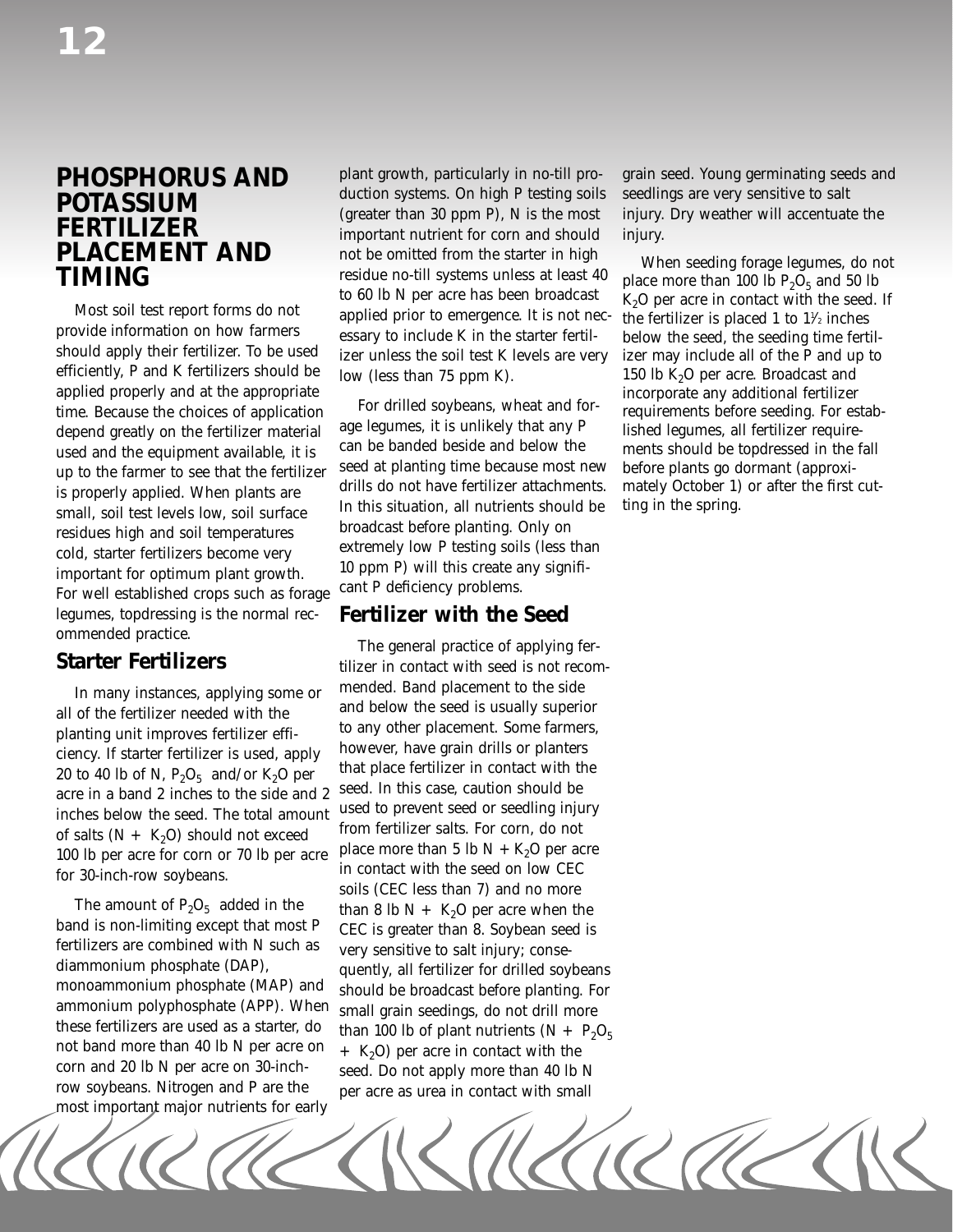## **Phosphorus Recommendations**

| TABLES 13-17 PROVIDE ACTUAL $P_2O_5$ FERTILIZER RATE RECOMMENDATIONS |  |
|----------------------------------------------------------------------|--|
| DERIVED FROM THE EQUATIONS GIVEN ON PAGE 11.                         |  |

| Table 13.<br><b>PHOSPHATE <math>(P_2O_5)</math> RECOMMENDATIONS</b><br><b>FOR CORN.</b> |                                               |     |     |                               |     |  |  |  |  |  |
|-----------------------------------------------------------------------------------------|-----------------------------------------------|-----|-----|-------------------------------|-----|--|--|--|--|--|
|                                                                                         |                                               |     |     | Yield potential — bu per acre |     |  |  |  |  |  |
| Soil test                                                                               | 100                                           | 120 | 140 | 160                           | 180 |  |  |  |  |  |
| ppm (lb/acre)                                                                           | -lb Ρ <sub>2</sub> Ο <sub>5</sub> per acre——- |     |     |                               |     |  |  |  |  |  |
| $5(10)^1$                                                                               | 85                                            | 95  | 100 | 110                           | 115 |  |  |  |  |  |
| 10 (20)                                                                                 | 60                                            | 70  | 75  | 85                            | 90  |  |  |  |  |  |
| 15-30 (30-60) <sup>2</sup>                                                              | 35                                            | 45  | 50  | 60                            | 65  |  |  |  |  |  |
| 35(70)                                                                                  | 20                                            | 20  | 25  | 30                            | 35  |  |  |  |  |  |
| 40 (80)                                                                                 |                                               |     |     |                               |     |  |  |  |  |  |
| Values in parentheses are Ib/acre.                                                      |                                               |     |     |                               |     |  |  |  |  |  |

2 Maintenance recommendations are given for this soil test range.

| Table 14.<br>PHOSPHATE $(P_2O_5)$ recommendations<br><b>FOR CORN SILAGE.</b> |                                                                                                       |     |                                               |     |     |  |  |  |  |  |
|------------------------------------------------------------------------------|-------------------------------------------------------------------------------------------------------|-----|-----------------------------------------------|-----|-----|--|--|--|--|--|
|                                                                              |                                                                                                       |     | Yield potential — tons per acre               |     |     |  |  |  |  |  |
| Soil test                                                                    | 20                                                                                                    | 22  | 24                                            | 26  | 28  |  |  |  |  |  |
| ppm (lb/acre)                                                                |                                                                                                       |     | -lb P <sub>2</sub> O <sub>5</sub> per acre--- |     |     |  |  |  |  |  |
| $5(10)^1$                                                                    | 115                                                                                                   | 125 | 130                                           | 135 | 140 |  |  |  |  |  |
| 10(20)                                                                       | 90                                                                                                    | 100 | 105                                           | 110 | 115 |  |  |  |  |  |
| 15-30 (30-60) <sup>2</sup>                                                   | 65                                                                                                    | 75  | 80                                            | 85  | 90  |  |  |  |  |  |
| 35 (70)                                                                      | 35                                                                                                    | 40  | 40                                            | 45  | 45  |  |  |  |  |  |
| 40 (80)                                                                      | $\left( \right)$                                                                                      |     |                                               |     | Ω   |  |  |  |  |  |
| 2                                                                            | Values in parentheses are Ib/acre.<br>Maintenance recommendations are given for this soil test range. |     |                                               |     |     |  |  |  |  |  |

| Table 15.<br><b>PHOSPHATE <math>(P_2O_5)</math> RECOMMENDATIONS</b><br><b>FOR SOYBEANS.</b> |    |    |                                               |                               |     |  |  |  |  |  |
|---------------------------------------------------------------------------------------------|----|----|-----------------------------------------------|-------------------------------|-----|--|--|--|--|--|
|                                                                                             |    |    |                                               | Yield potential — bu per acre |     |  |  |  |  |  |
| Soil test                                                                                   | 30 | 40 | 50                                            | 60                            | 70  |  |  |  |  |  |
| ppm (lb/acre)                                                                               |    |    | -lb P <sub>2</sub> O <sub>5</sub> per acre--- |                               |     |  |  |  |  |  |
| $5(10)^1$                                                                                   | 75 | 80 | 90                                            | 100                           | 105 |  |  |  |  |  |
| 10(20)                                                                                      | 50 | 55 | 65                                            | 75                            | 80  |  |  |  |  |  |
| 15-30 (30-60) <sup>2</sup>                                                                  | 25 | 30 | 40                                            | 50                            | 55  |  |  |  |  |  |
| 35 (70)                                                                                     | 10 | 15 | 25                                            | 25                            | 30  |  |  |  |  |  |
| 40 (80)                                                                                     |    |    |                                               |                               |     |  |  |  |  |  |

- 1 Values in parentheses are lb/acre.
- 2 Maintenance recommendations are given for this soil test range.

| Table 16.<br><b>PHOSPHATE <math>(P_2O_5)</math> RECOMMENDATIONS</b><br><b>FOR WHEAT.</b> |    |    |                               |     |     |  |  |  |  |  |
|------------------------------------------------------------------------------------------|----|----|-------------------------------|-----|-----|--|--|--|--|--|
|                                                                                          |    |    | Yield potential — bu per acre |     |     |  |  |  |  |  |
| Soil test                                                                                | 50 | 60 | 70                            | 80  | 90  |  |  |  |  |  |
| ppm (lb/acre)                                                                            |    |    | -lb $P_2O_5$ per acre---      |     |     |  |  |  |  |  |
| $15(30)^1$                                                                               | 80 | 90 | 95                            | 100 | 105 |  |  |  |  |  |
| 20(40)                                                                                   | 55 | 65 | 70                            | 75  | 80  |  |  |  |  |  |
| 25-40 (50-80) <sup>2</sup>                                                               | 30 | 40 | 45                            | 50  | 55  |  |  |  |  |  |
| 45 (90)                                                                                  | 15 | 20 | 20                            | 25  | 30  |  |  |  |  |  |
| Ω<br>50 (100)                                                                            |    |    |                               |     |     |  |  |  |  |  |

1 Values in parentheses are lb/acre.

2 Maintenance recommendations are given for this soil test range.

### Table 17. PHOSPHATE (P<sub>2</sub>O<sub>5</sub>) RECOMMENDATIONS **FOR ALFALFA.**  Yield potential - tons per acre

| Soil test                  | 5                                                |     |     |     |     |  |  |  |  |  |
|----------------------------|--------------------------------------------------|-----|-----|-----|-----|--|--|--|--|--|
| ppm (lb/acre)              | $-$ lb P <sub>2</sub> O <sub>5</sub> per acre——- |     |     |     |     |  |  |  |  |  |
| $15(30)^1$                 | 115                                              | 130 | 140 | 155 | 165 |  |  |  |  |  |
| 20(40)                     | 90                                               | 105 | 115 | 130 | 140 |  |  |  |  |  |
| 25-40 (50-80) <sup>2</sup> | 65                                               | 80  | 90  | 105 | 115 |  |  |  |  |  |
| 45 (90)                    | 35                                               | 40  | 45  | 50  | 60  |  |  |  |  |  |
| 50 (100)                   | Ω                                                | ∩   |     |     |     |  |  |  |  |  |

1 Values in parentheses are lb/acre.

2 Maintenance recommendations are given for this soil test range.

TAKICRECK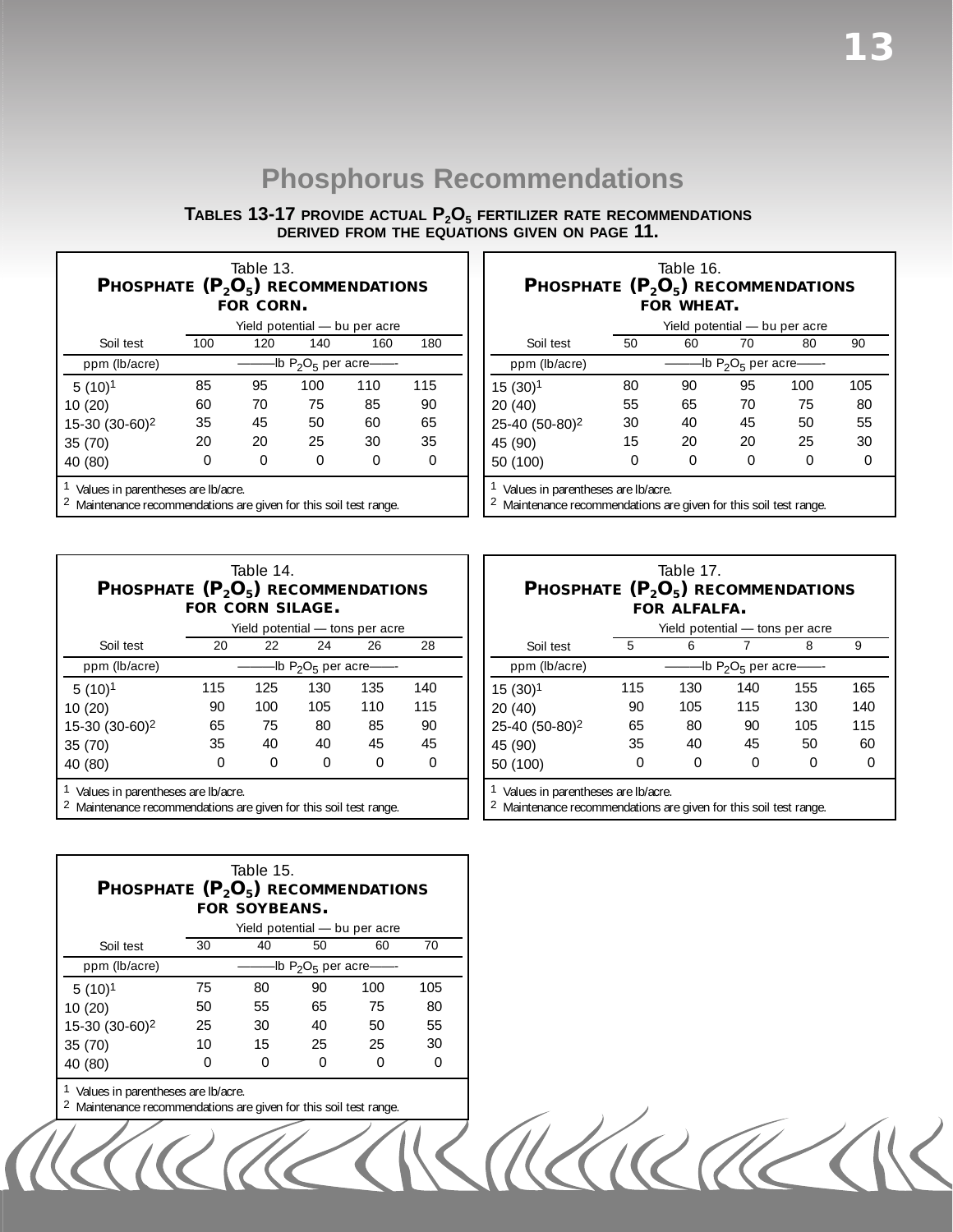## **Potassium Recommendations**

**TABLES 18-22 PROVIDE ACTUAL K2O FERTILIZER RATE RECOMMENDATIONS DERIVED FROM THE EQUATIONS GIVEN ON PAGE 11.** 

#### Table 18. POTASH (K<sub>2</sub>O) RECOMMENDATIONS FOR CORN **AT VARIOUS YIELD POTENTIALS, CATION EXCHANGE CAPACITIES (CEC'S) AND SOIL TEST LEVELS.**

#### Table 19. **POTASH (K<sub>2</sub>O) RECOMMENDATIONS FOR SOYBEANS AT VARIOUS YIELD POTENTIALS, CATION EXCHANGE CAPACITIES (CEC'S) AND SOIL TEST LEVELS.**

| Yield potential                                                                                                                                                             | bu/ acre   | 100            | 120            | 140                            | 160         | 180      | Yield potential                                                                                                                                                             | bu/ acre   | 30             | 40          | 50                            | 60             | 70             |
|-----------------------------------------------------------------------------------------------------------------------------------------------------------------------------|------------|----------------|----------------|--------------------------------|-------------|----------|-----------------------------------------------------------------------------------------------------------------------------------------------------------------------------|------------|----------------|-------------|-------------------------------|----------------|----------------|
| Soil test K                                                                                                                                                                 |            |                |                | -lb K <sub>2</sub> O per acre- |             |          | Soil test K                                                                                                                                                                 |            |                |             | lb K <sub>2</sub> O per acre- |                |                |
| ppm (lb/acre)                                                                                                                                                               | <b>CEC</b> |                |                | -5 meg/100g-                   |             |          | ppm (lb/acre)                                                                                                                                                               | <b>CEC</b> |                |             | -5 meg/100g-                  |                |                |
| $25(50)^1$                                                                                                                                                                  |            | 125            | 130            | 135                            | 140         | 145      | $25(50)^1$                                                                                                                                                                  |            | 140            | 155         | 170                           | 180            | 195            |
| 50 (100)                                                                                                                                                                    |            | 95             | 100            | 105                            | 110         | 115      | 50 (100)                                                                                                                                                                    |            | 110            | 125         | 135                           | 150            | 165            |
| 75 (150)                                                                                                                                                                    |            | 65             | 70             | 75                             | 80          | 85       | 75 (150)                                                                                                                                                                    |            | 80             | 90          | 105                           | 120            | 135            |
| 88-118 (175-235) <sup>2</sup>                                                                                                                                               |            | 45             | 50             | 60                             | 65          | 70       | 88-118 (175-235) <sup>2</sup>                                                                                                                                               |            | 60             | 75          | 90                            | 105            | 120            |
| 130 (260)                                                                                                                                                                   |            | 20             | 20             | 20                             | 25          | 25       | 130 (260)                                                                                                                                                                   |            | 25             | 30          | 35                            | 40             | 45             |
| 140 (280)                                                                                                                                                                   |            | $\Omega$       | $\mathbf 0$    | $\mathbf 0$                    | $\Omega$    | $\Omega$ | 140 (280)                                                                                                                                                                   |            | $\Omega$       | $\Omega$    | $\Omega$                      | $\Omega$       | $\overline{0}$ |
|                                                                                                                                                                             | <b>CEC</b> |                |                | -10 meg/100g-                  |             |          |                                                                                                                                                                             | <b>CEC</b> |                |             | -10 meg/100g-                 |                |                |
| 25 (50)                                                                                                                                                                     |            | 160            | 165            | 170                            | 175         | 180      | 25 (50)                                                                                                                                                                     |            | 175            | 190         | 205                           | 215            | 230            |
| 50 (100)                                                                                                                                                                    |            | 120            | 125            | 135                            | 140         | 145      | 50 (100)                                                                                                                                                                    |            | 135            | 150         | 165                           | 180            | 195            |
| 75 (150)                                                                                                                                                                    |            | 85             | 90             | 95                             | 100         | 105      | 75 (150)                                                                                                                                                                    |            | 100            | 115         | 130                           | 140            | 155            |
| 100-130 (200-260) <sup>2</sup>                                                                                                                                              |            | 45             | 50             | 60                             | 65          | 70       | 100-130 (200-260) <sup>2</sup>                                                                                                                                              |            | 60             | 75          | 90                            | 105            | 120            |
| 140 (280)                                                                                                                                                                   |            | 25             | 25             | 30                             | 30          | 35       | 140 (280)                                                                                                                                                                   |            | 30             | 40          | 45                            | 50             | 60             |
| 150 (300)                                                                                                                                                                   |            | $\overline{0}$ | $\overline{0}$ | $\overline{0}$                 | $\Omega$    | $\Omega$ | 150 (300)                                                                                                                                                                   |            | $\Omega$       | $\Omega$    | $\Omega$                      | $\Omega$       | $\mathcal{O}$  |
|                                                                                                                                                                             | <b>CEC</b> |                |                | -20 meg/100g-                  |             |          |                                                                                                                                                                             | <b>CEC</b> |                |             | -20 meg/100g-                 |                |                |
| 50 (100)                                                                                                                                                                    |            | 195            | 200            | 210                            | 215         | 220      | 50 (100)                                                                                                                                                                    |            | 210            | 225         | 240                           | 255            | 270            |
| 75 (150)                                                                                                                                                                    |            | 145            | 150            | 160                            | 165         | 170      | 75 (150)                                                                                                                                                                    |            | 160            | 175         | 190                           | 205            | 220            |
| 100 (200)                                                                                                                                                                   |            | 95             | 100            | 110                            | 115         | 120      | 100 (200)                                                                                                                                                                   |            | 110            | 125         | 140                           | 155            | 170            |
| 125-155 (250-310) <sup>2</sup>                                                                                                                                              |            | 45             | 50             | 60                             | 65          | 70       | 125-155 (250-310) <sup>2</sup>                                                                                                                                              |            | 60             | 75          | 90                            | 105            | 120            |
| 165 (330)                                                                                                                                                                   |            | 25             | 25             | 30                             | 35          | 35       | 165 (330)                                                                                                                                                                   |            | 30             | 40          | 45                            | 50             | 60             |
| 175 (350)                                                                                                                                                                   |            | $\overline{0}$ | $\Omega$       | $\Omega$                       | $\Omega$    | $\Omega$ | 175 (350)                                                                                                                                                                   |            | $\Omega$       | $\Omega$    | $\Omega$                      | $\overline{O}$ | $\overline{0}$ |
|                                                                                                                                                                             | <b>CEC</b> |                |                | $-303$ meq/100g-               |             |          |                                                                                                                                                                             | <b>CEC</b> |                |             | $-303$ meg/100g-              |                |                |
| 75 (150)                                                                                                                                                                    |            | 235            | 240            | 245                            | 250         | 255      | 75 (150)                                                                                                                                                                    |            | 250            | 265         | 280                           | 290            | 300            |
| 100 (200)                                                                                                                                                                   |            | 170            | 175            | 185                            | 190         | 195      | 100 (200)                                                                                                                                                                   |            | 185            | 200         | 215                           | 230            | 245            |
| 125 (250)                                                                                                                                                                   |            | 110            | 115            | 120                            | 125         | 130      | 125 (250)                                                                                                                                                                   |            | 125            | 140         | 155                           | 165            | 180            |
| 150-180 (300-360) <sup>2</sup>                                                                                                                                              |            | 45             | 50             | 60                             | 65          | 70       | 150-180 (300-360) <sup>2</sup>                                                                                                                                              |            | 60             | 75          | 90                            | 105            | 120            |
| 190 (380)                                                                                                                                                                   |            | 25             | 25             | 30                             | 30          | 35       | 190 (380)                                                                                                                                                                   |            | 30             | 40          | 45                            | 50             | 60             |
| 200 (400)                                                                                                                                                                   |            | $\overline{0}$ | $\mathbf 0$    | $\mathsf O$                    | $\mathbf 0$ | $\Omega$ | 200 (400)                                                                                                                                                                   |            | $\overline{0}$ | $\mathbf 0$ | $\mathbf 0$                   | $\overline{0}$ | $\overline{O}$ |
| Values in parentheses are Ib/acre.<br>2<br>Maintenance recommendations are given for this soil test range.<br>3<br>For Michigan, do not use CEC's greater than 20 meg/100g. |            |                |                |                                |             |          | Values in parentheses are lb/acre.<br>2<br>Maintenance recommendations are given for this soil test range.<br>3<br>For Michigan, do not use CEC's greater than 20 meq/100g. |            |                |             |                               |                |                |
|                                                                                                                                                                             |            |                |                |                                |             |          |                                                                                                                                                                             |            |                |             |                               |                |                |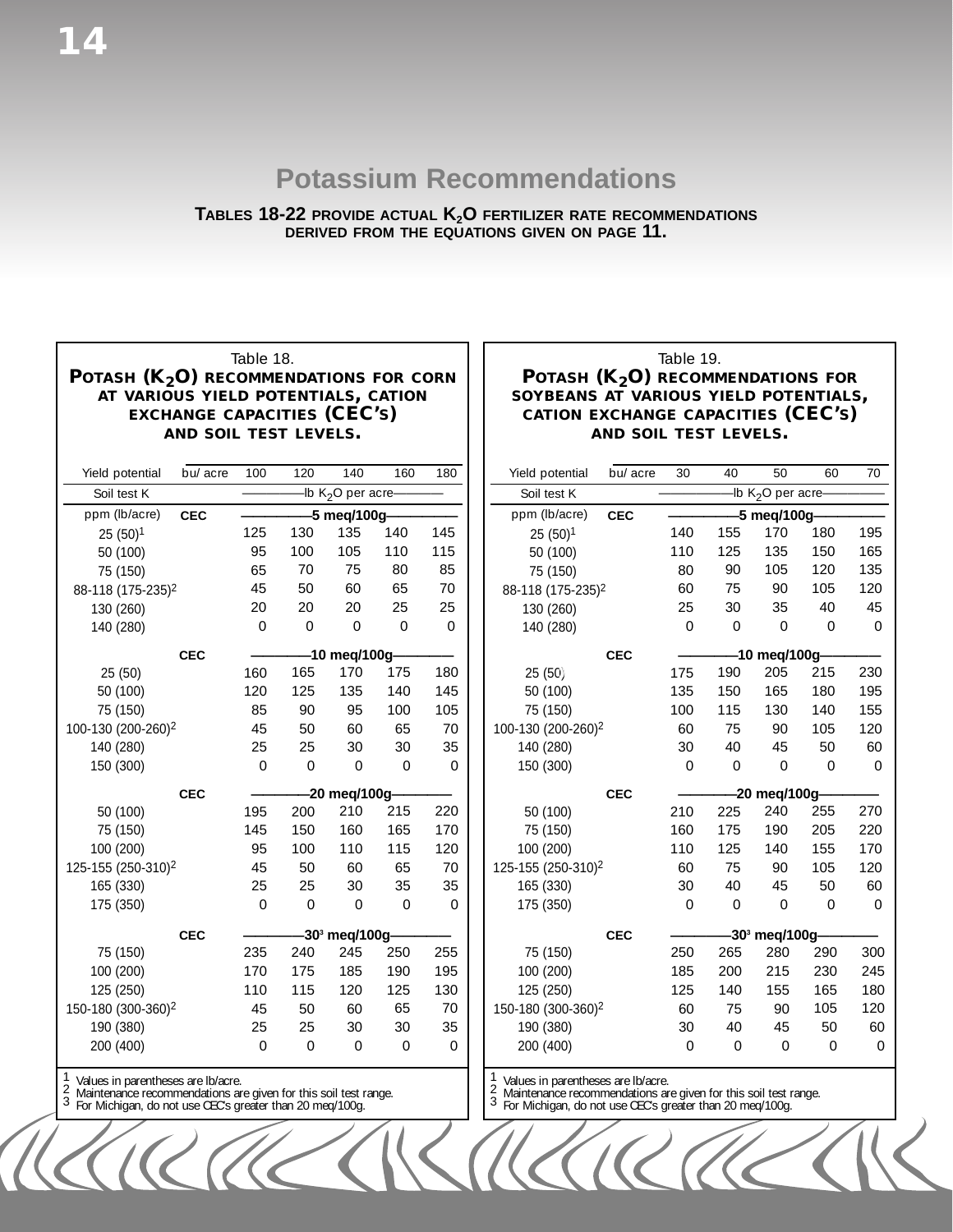#### Table 20. **POTASH (K<sub>2</sub>O) RECOMMENDATIONS FOR WHEAT AT VARIOUS YIELD POTENTIALS, CATION EXCHANGE CAPACITIES (CEC'S) AND SOIL TEST LEVELS.**

| Yield potential<br>bu/ acre |                                | 50         | 60             | 70             | 80                             | 90       |          |
|-----------------------------|--------------------------------|------------|----------------|----------------|--------------------------------|----------|----------|
|                             | Soil test K                    |            |                |                | -lb K <sub>2</sub> O per acre- |          |          |
|                             | ppm (lb/acre)                  |            |                | 5 meg/100g-    |                                |          |          |
|                             | $25(50)^{1}$                   | <b>CEC</b> | 115            | 120            | 125                            | 130      | 130      |
|                             | 50 (100)                       |            | 85             | 90             | 95                             | 95       | 100      |
|                             | 75 (150)                       |            | 55             | 60             | 60                             | 65       | 70       |
|                             | 88-118 (175-235) <sup>2</sup>  |            | 40             | 40             | 45                             | 50       | 55       |
|                             | 130 (260)                      |            | 15             | 15             | 15                             | 20       | 20       |
|                             | 140 (280)                      |            | $\overline{0}$ | 0              | 0                              | $\Omega$ | $\Omega$ |
|                             |                                | <b>CEC</b> |                |                | -10 meg/100g-                  |          |          |
|                             | 25 (50)                        |            | 150            | 155            | 160                            | 160      | 165      |
|                             | 50 (100)                       |            | 115            | 115            | 120                            | 125      | 130      |
|                             | 75 (150)                       |            | 75             | 80             | 85                             | 85       | 90       |
|                             | 100-130 (200-260) <sup>2</sup> |            | 40             | 40             | 45                             | 50       | 55       |
|                             | 140 (280)                      |            | 20             | 20             | 25                             | 25       | 25       |
|                             | 150 (300)                      |            | $\mathbf 0$    | $\overline{0}$ | $\overline{0}$                 | $\Omega$ | $\Omega$ |
|                             |                                | <b>CEC</b> |                |                | -20 meg/100g-                  |          |          |
|                             | 50 (100)                       |            | 190            | 190            | 195                            | 200      | 205      |
|                             | 75 (150)                       |            | 140            | 140            | 145                            | 150      | 155      |
|                             | 100 (200)                      |            | 90             | 90             | 95                             | 100      | 105      |
|                             | 125-155 (250-310) <sup>2</sup> |            | 40             | 40             | 45                             | 50       | 55       |
|                             | 165 (330)                      |            | 20             | 20             | 25                             | 25       | 25       |
|                             | 175 (350)                      |            | $\overline{0}$ | 0              | $\overline{0}$                 | $\Omega$ | $\Omega$ |
|                             |                                | <b>CEC</b> |                |                | -30 <sup>3</sup> meg/100g      |          |          |
|                             | 75 (150)                       |            | 225            | 230            | 235                            | 235      | 240      |
|                             | 100 (200)                      |            | 165            | 165            | 170                            | 175      | 180      |
|                             | 125 (250)                      |            | 100            | 105            | 110                            | 110      | 115      |
|                             | 150-180 (300-360) <sup>2</sup> |            | 40             | 40             | 45                             | 50       | 55       |
|                             | 190 (380)                      |            | 20             | 20             | 25                             | 25       | 30       |
|                             | 200 (400)                      |            | 0              | 0              | $\overline{0}$                 | 0        | 0        |
|                             |                                |            |                |                |                                |          |          |

1 Values in parentheses are lb/acre.<br>2 Maintenance recommendations are given for this soil test range.<br>3 For Michigan, do not use CEC's greater than 20 meq/100g.

#### Table 21.

#### POTASH (K<sub>2</sub>O) RECOMMENDATIONS FOR CORN **SILAGE AT VARIOUS YIELD POTENTIALS, CATION EXCHANGE CAPACITIES (CEC'S) AND SOIL TEST LEVELS.**

| Yield potential        | tons/acre  | 20             | 22       | 24                                | 26                  | 28                  |
|------------------------|------------|----------------|----------|-----------------------------------|---------------------|---------------------|
| Soil test K            |            |                |          | -lb $K2O$ per acre <sup>3</sup> - |                     |                     |
| ppm (lb/acre)          | <b>CEC</b> |                |          | 5 meg/100g-                       |                     |                     |
| $25(50)^{1}$           |            | 260            | 275      | 290                               | 300                 | 300                 |
| 50 (100)               |            | 225            | 245      | 260                               | 275                 | 290                 |
| 75 (150)               |            | 195            | 210      | 230                               | 245                 | 260                 |
| 88 (175) <sup>2</sup>  |            | 180            | 195      | 210                               | 230                 | 245                 |
| 110 (220)              |            | 100            | 110      | 115                               | 125                 | 135                 |
| 130 (260)              |            | 25             | 30       | 30                                | 35                  | 35                  |
| 140 (280)              |            | $\mathbf 0$    | 0        | 0                                 | $\mathsf{O}\xspace$ | $\mathsf{O}\xspace$ |
|                        | <b>CEC</b> |                |          | 10 meg/100g-                      |                     |                     |
| 25 (50)                |            | 295            | 300      | 300                               | 300                 | 300                 |
| 50 (100)               |            | 255            | 270      | 285                               | 300                 | 300                 |
| 75 (150)               |            | 220            | 235      | 250                               | 265                 | 280                 |
| 100 (200) <sup>2</sup> |            | 180            | 195      | 210                               | 230                 | 245                 |
| 120 (240)              |            | 110            | 120      | 125                               | 135                 | 145                 |
| 140 (280)              |            | 35             | 40       | 40                                | 45                  | 50                  |
| 150 (300)              |            | $\overline{0}$ | 0        | 0                                 | $\overline{0}$      | $\overline{0}$      |
|                        |            |                |          |                                   |                     |                     |
|                        | <b>CEC</b> |                |          | -20 meg/100g-                     |                     |                     |
| 50 (100)               |            | 300            | 300      | 300                               | 300                 | 300                 |
| 75 (150)               |            | 280            | 295      | 300                               | 300                 | 300                 |
| 100 (200)              |            | 230            | 245      | 260                               | 280                 | 295                 |
| 125 (250) <sup>2</sup> |            | 180            | 195      | 210                               | 230                 | 245                 |
| 145 (290)              |            | 110            | 120      | 125                               | 135                 | 145                 |
| 165 (330)              |            | 35             | 40       | 40                                | 45                  | 50                  |
| 175 (350)              |            | $\mathbf 0$    | 0        | 0                                 | $\mathsf{O}\xspace$ | 0                   |
|                        |            |                |          |                                   |                     |                     |
|                        | <b>CEC</b> |                |          | -30 <sup>4</sup> meg/100g-        |                     |                     |
| 75 (150)               |            | 300            | 300      | 300                               | 300                 | 300                 |
| 100 (200)              |            | 300            | 300      | 300                               | 300                 | 300                 |
| 125 (250)              |            | 245            | 260      | 275                               | 290                 | 300                 |
| 150 (300) <sup>2</sup> |            | 180            | 195      | 210                               | 230                 | 245                 |
| 170 (340)              |            | 110            | 120      | 125                               | 135                 | 145                 |
| 190 (380)              |            | 35             | 40       | 40                                | 45                  | 50                  |
| 200 (400)              |            | 0              | $\Omega$ | $\Omega$                          | $\Omega$            | $\overline{0}$      |

1 Values in parentheses are lb/acre. 2 Maintenance recommendations are given for this soil test level. 3 Potash recommendations should not exceed 300 lb per acre.

4 For Michigan, do not use CEC's greater than 20 meq/100g. ARARAKTRAN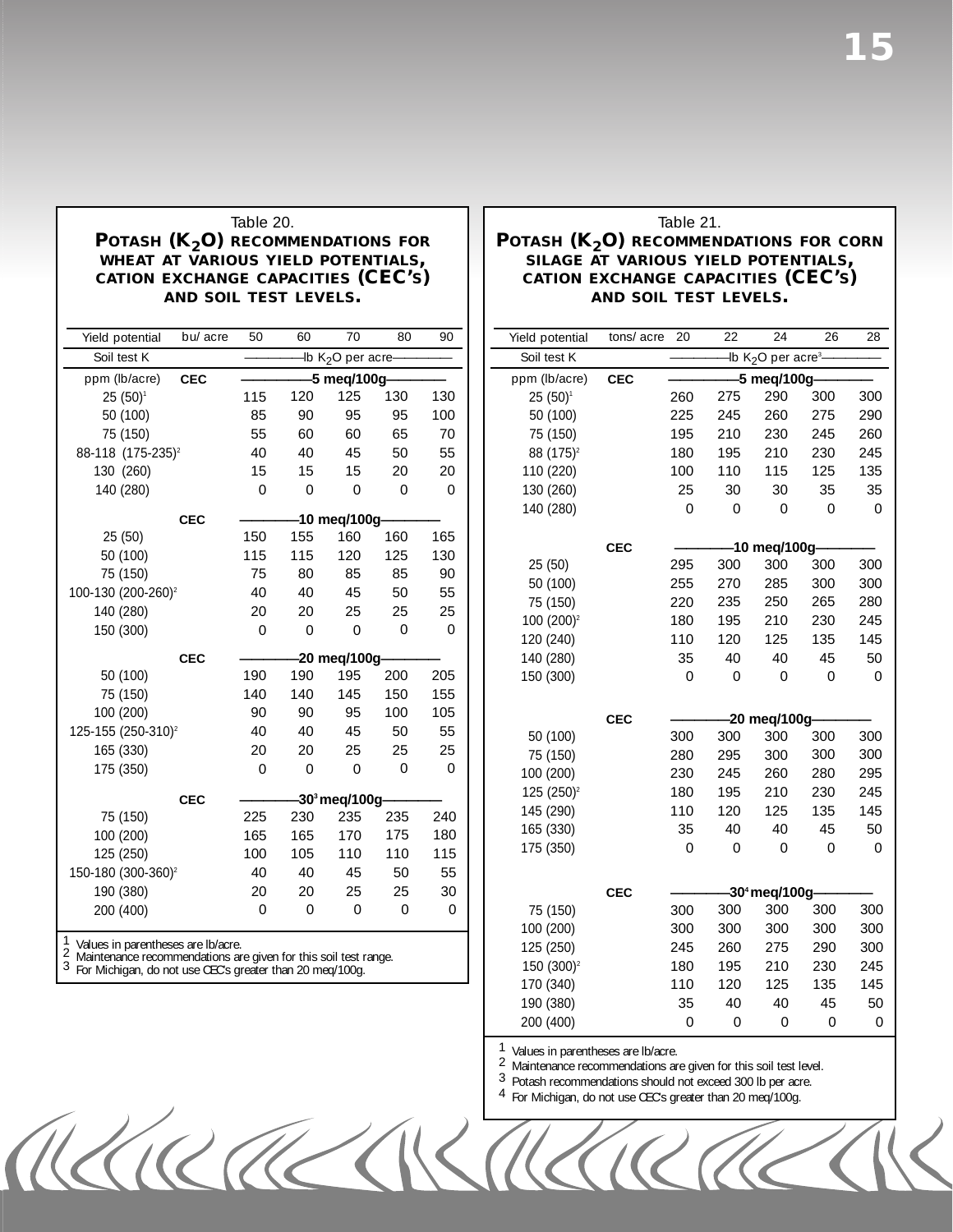#### Table 22. **POTASH (K<sub>2</sub>O) RECOMMENDATIONS FOR ALFALFA AT VARIOUS YIELD POTENTIALS, CATION EXCHANGE CAPACITIES (CEC'S) AND SOIL TEST LEVELS.**

| Yield potential        | tons/acre  | 5           | 6              | $\overline{7}$                               | 8        | 9                   |
|------------------------|------------|-------------|----------------|----------------------------------------------|----------|---------------------|
| Soil test K            |            |             |                | -lb K <sub>2</sub> O per acre <sup>3</sup> - |          |                     |
| ppm (lb/acre)          | <b>CEC</b> |             |                | 5 meg/100g-                                  |          |                     |
| $25(50)^{1}$           |            | 300         | 300            | 300                                          | 300      | 300                 |
| 50 (100)               |            | 300         | 300            | 300                                          | 300      | 300                 |
| 75 (150)               |            | 285         | 300            | 300                                          | 300      | 300                 |
| 88 (175) <sup>2</sup>  |            | 270         | 300            | 300                                          | 300      | 300                 |
| 110 (220)              |            | 150         | 175            | 205                                          | 230      | 260                 |
| 130 (260)              |            | 40          | 50             | 55                                           | 65       | 70                  |
| 140 (280)              |            | 0           | 0              | 0                                            | 0        | 0                   |
|                        |            |             |                |                                              |          |                     |
| 25 (50)                | <b>CEC</b> | 300         | 300            | 10 meq/100g-<br>300                          | 300      | 300                 |
| 50 (100)               |            | 300         | 300            | 300                                          | 300      | 300                 |
| 75 (150)               |            | 300         | 300            | 300                                          | 300      | 300                 |
| 100 (200) <sup>2</sup> |            | 270         | 300            | 300                                          | 300      | 300                 |
| 120 (240)              |            | 160         | 190            | 220                                          | 250      | 280                 |
| 140 (280)              |            | 55          | 65             | 75                                           | 85       | 95                  |
| 150 (300)              |            | $\mathbf 0$ | $\overline{O}$ | $\mathbf 0$                                  | 0        | $\mathsf{O}\xspace$ |
|                        |            |             |                |                                              |          |                     |
|                        | <b>CEC</b> |             |                | -20 meq/100g-                                |          |                     |
| 50 (100)               |            | 300         | 300            | 300                                          | 300      | 300                 |
| 75 (150)               |            | 300         | 300            | 300                                          | 300      | 300                 |
| 100 (200)              |            | 300         | 300            | 300                                          | 300      | 300                 |
| 125 (250) <sup>2</sup> |            | 270         | 300            | 300                                          | 300      | 300                 |
| 145 (290)              |            | 160         | 190            | 220                                          | 250      | 280                 |
| 165 (330)              |            | 55          | 65             | 75                                           | 85       | 95                  |
| 175 (350)              |            | $\mathbf 0$ | $\overline{O}$ | $\overline{O}$                               | 0        | $\mathsf{O}\xspace$ |
|                        |            |             |                |                                              |          |                     |
|                        | <b>CEC</b> |             |                | 30 <sup>4</sup> meq/100g-                    |          |                     |
| 75 (150)               |            | 300         | 300            | 300                                          | 300      | 300                 |
| 100 (200)              |            | 300         | 300            | 300                                          | 300      | 300                 |
| 125 (250)              |            | 300         | 300            | 300                                          | 300      | 300                 |
| 150 (300) <sup>2</sup> |            | 270         | 300            | 300                                          | 300      | 300                 |
| 170 (340)              |            | 160         | 190            | 220                                          | 250      | 280                 |
| 190 (380)              |            | 55          | 65             | 75                                           | 85       | 95                  |
| 200 (400)              |            | $\Omega$    | $\Omega$       | $\Omega$                                     | $\Omega$ | 0                   |

1 Values in parentheses are lb/acre. 2 Maintenance recommendations are given for this soil test level. 3 Potash recommendations should not exceed 300 lb per acre.

4 For Michigan, do not use CEC's greater than 20 meq/100g.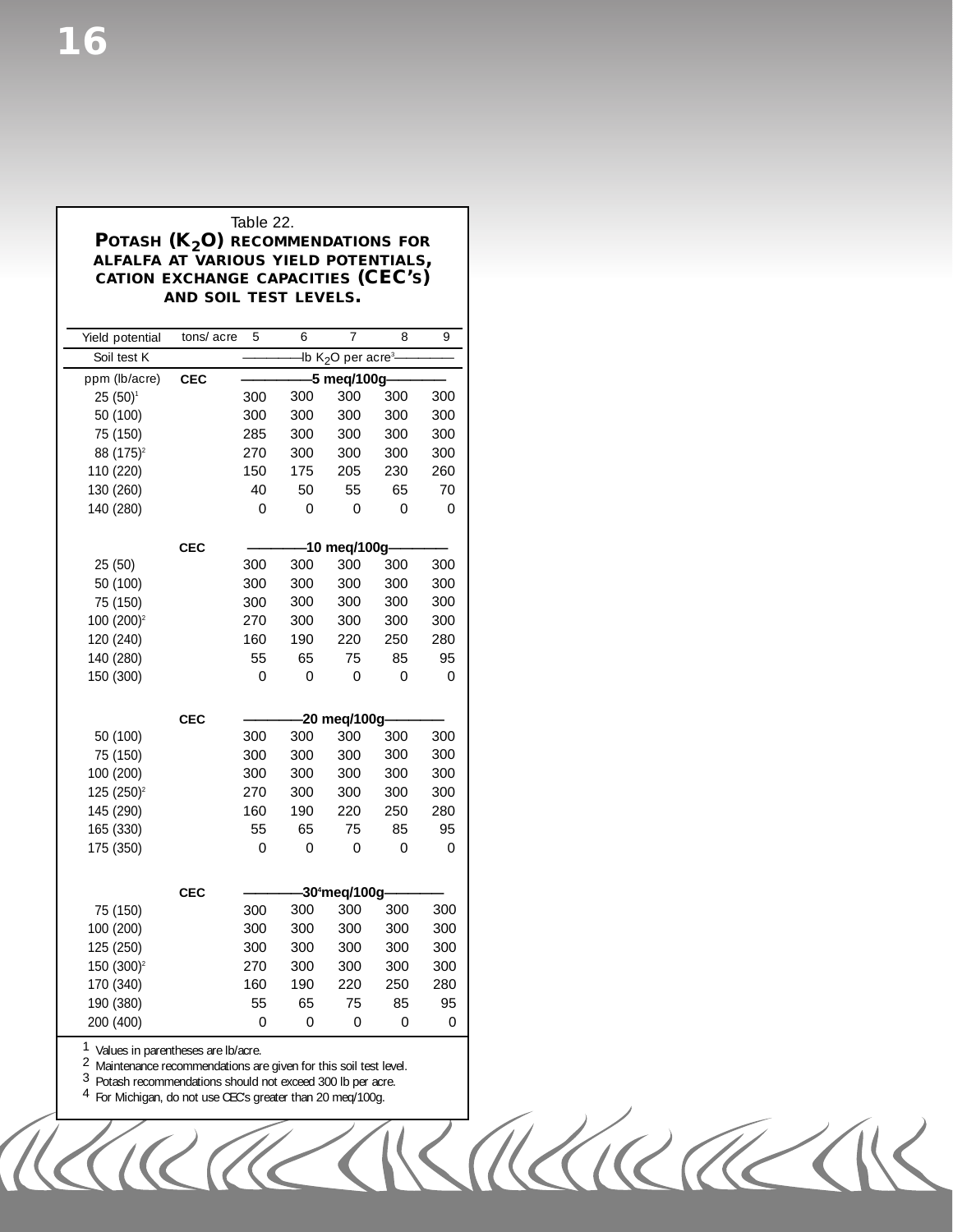# *SECONDARY NUTRIENTS*

alcium (Ca), magnesii<br>
(Mg) and sulfur (S) and<br>
three secondary nutric<br>
required by plants. The less likely to be added<br>
fertilizer than the macronutrients alcium (Ca), magnesium (Mg) and sulfur (S) are the three secondary nutrients required by plants. They are less likely to be added as (N-P-K). Most soils in Indiana, Michigan and Ohio will adequately supply these nutrients for plant growth. The standard soil test measures the relative availability of Ca and Mg in soils. There is no accurate soil test for S at this time. A plant analysis is the best diagnostic tool for confirming S availability.

If the exchangeable Ca level is in excess of 200 ppm, no response to Ca is expected. If the soil pH is maintained in the proper range, then the added Ca from lime will maintain an adequate level for crop production.

The required soil exchangeable Mg level is 50 ppm or greater. Low levels of Mg are commonly found in eastern Ohio and southern Indiana and on acid sandy soils in Michigan. High levels of

exchangeable K tend to reduce the uptake of Mg. Therefore, if the ratio of Mg to K, as a percent of the exchangeable bases, is less than 2 to 1, then Mg is recommended for forage crops. Most Mg deficiencies can be corrected by maintaining proper soil pH using lime high in Mg. The ratio of Ca to Mg should be considered when lime is added to a soil. If the ratio, as a percent of the exchangeable bases, is 1 to 1 or less (less Ca than Mg), a high calcium/low magnesium limestone should be used. Most plants grow well over a wide range of Ca to Mg soil ratios.

Excessive use of K fertilizers can greatly reduce the uptake of Ca and Mg. High K/low Mg forages can cause grass tetany, milk fever, hypocalcemia and other health problems for ruminant animals. For these reasons, the tri-state K recommendations for alfalfa and corn silage do not follow the maintenance plateau concept above the critical K soil test level. Potassium recommendations

above the critical level are less than crop removal so as to discourage luxury consumption of K and improve Mg uptake.

Sulfur is taken up as sulfate by plants. Sulfate sulfur is supplied primarily by microbial decomposition of soil organic matter. Sulfate is a negative ion and easily leaches in soils. Most soils in Indiana, Michigan and Ohio will adequately supply needed sulfur for plant growth. Sandy soils low in organic matter that are subject to excessive leaching may not supply adequate sulfur. Crops such as wheat and alfalfa that grow rapidly at cool temperatures when mineralization of S is slow are most likely to be S deficient. If elemental sulfur is used, it should be applied at least 2 months before the crop is planted. This would allow time for the S to be converted to the plant-available sulfate form by the soil bacteria. Sulfur should be added in the sulfate form if added less than 2 months before plant uptake.

# *MICRONUTRIENTS*

change is a contrients are required by plants in small amounts. Those sesential for plant growth are boron (B) chloride (Cl), copper (Cu), iron (Fe), required by plants in small amounts. Those essential for plant growth are boron  $(B)$ , manganese (Mn), molybdenum (Mo) and zinc (Zn).

Most soils in Michigan, Indiana and Ohio contain adequate quantities of micronutrients. Field crop deficiencies of Cl, Mo and Fe have not been observed in this region of the United States. Some soils, however, may be deficient in B, Cu, Mn and Zn, and deficiencies can

## Table 23. **CROP AND SOIL CONDITIONS UNDER WHICH MICRONUTRIENT DEFICIENCIES MAY OCCUR. Micronutrient Soil Solution Crop** Crop

| Boron (B)       | Sandy soils or highly<br>weathered soils low in<br>organic matter                                     | Alfalfa and clover                          |
|-----------------|-------------------------------------------------------------------------------------------------------|---------------------------------------------|
| Copper (Cu)     | Acid peats or mucks with<br>pH < 5.3 and black sands                                                  | Wheat, oats, corn                           |
| Manganese (Mn)  | Peats and mucks with<br>$pH > 5.8$ , black sands and<br>lakebed/depressional soils<br>with $pH > 6.2$ | Soybeans, wheat, oats,<br>sugar beets, corn |
| Zinc(Zn)        | Peats, mucks and mineral<br>soils with $pH > 6.5$                                                     | Corn and soybeans                           |
| Molybdenum (Mo) | Acid prairie soils                                                                                    | Soybeans                                    |
|                 |                                                                                                       |                                             |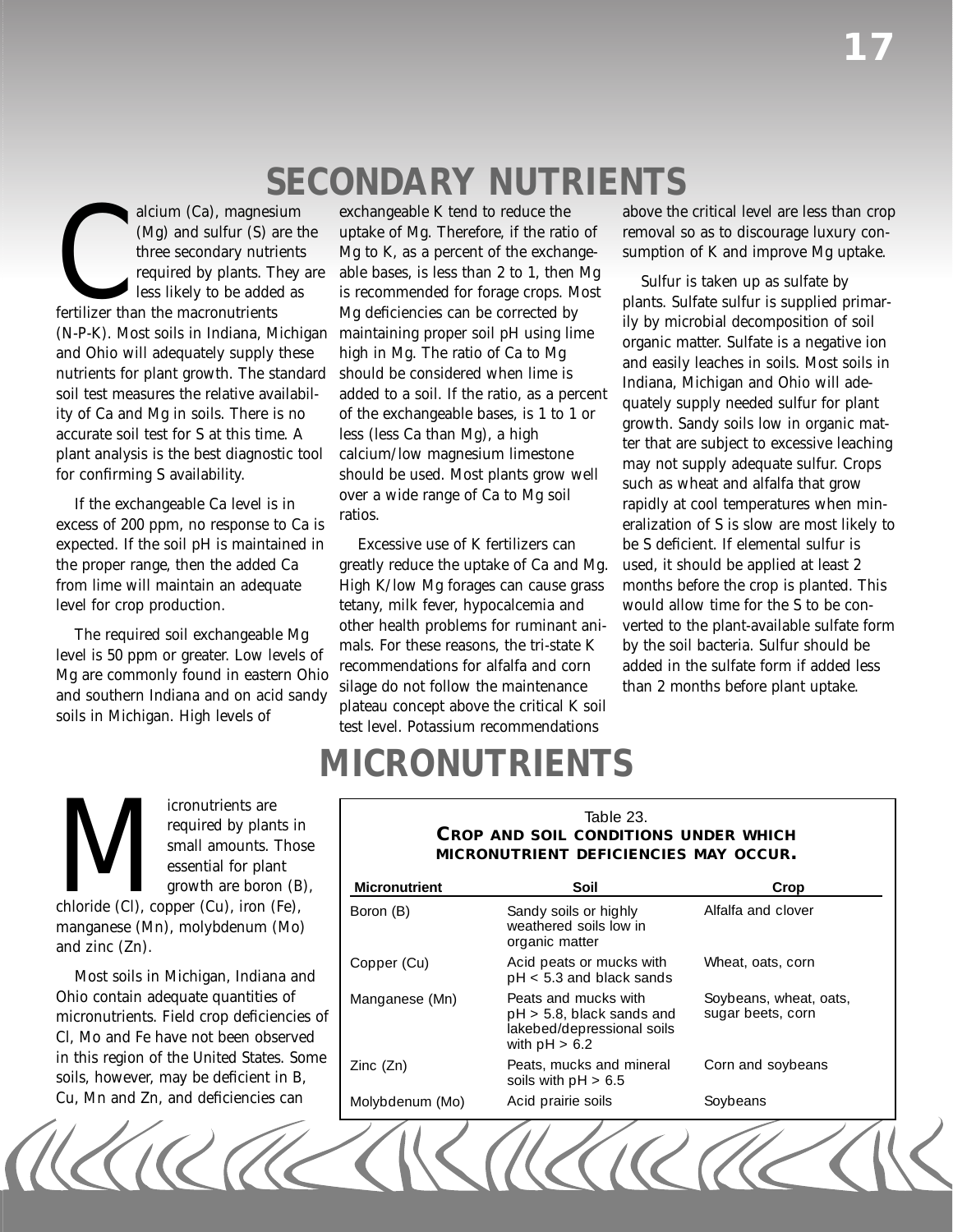cause plant abnormalities, reduced growth and even yield loss. When called for, micronutrient fertilizers should be used judiciously and with care. Some micronutrient fertilizers can be toxic if added to sensitive crops or applied in excessive amounts. Table 23 lists the soil and crop conditions under which micronutrient deficiencies are most likely to occur.

## **DIAGNOSING MICRONUTRIENT DEFICIENCIES**

Both soil testing and plant analysis can be useful in diagnosing micronutrient deficiencies. Soil testing for micronutrients has become a widely accepted practice in recent years. Micronutrient soil tests, however, are not as reliable as tests for soil acidity (pH) or for phosphorus (P) and potassium (K). For this reason, plant analysis is also very important in diagnosing micronutrient deficiencies. Combining plant analysis with soil tests provides more accurate assessment of the micronutrient status of crops and soils.

Plant analysis can be used in two ways. One is to monitor the crop's micronutrient status; the other is to diagnose a problem situation. By monitoring, plant analysis can point out an existing or potential problem before visual symptoms develop. Table 24 is a guide to interpreting the adequacy of primary, secondary and micronutrients in specific plant tissues sampled at the suggested times. These sufficiency ranges should not be used when other plant parts are sampled or when samples are taken at different times.

If you suspect a nutrient deficiency problem, don't wait for the suggested sampling time to get a plant analysis.

#### Table 24. **NUTRIENT SUFFICIENCY RANGES FOR CORN, SOYBEANS, ALFALFA AND WHEAT.**

| Element      | Corn<br>Ear leaf<br>sampled at<br>initial silking | Soybeans<br>Upper fully<br>developed leaf<br>sampled prior to<br>initial flowering | Alfalfa<br>Top 6 inches<br>initial flowering | Wheat<br>Upper leaves<br>sampled prior to sampled prior to<br>initial bloom |
|--------------|---------------------------------------------------|------------------------------------------------------------------------------------|----------------------------------------------|-----------------------------------------------------------------------------|
|              |                                                   | -Percent (%)-                                                                      |                                              |                                                                             |
| Nitrogen     | 2.90-3.50                                         | 4.25-5.50                                                                          | 3.76-5.50                                    | 2.59-4.00                                                                   |
| Phosphorus   | $0.30 - 0.50$                                     | $0.30 - 0.50$                                                                      | $0.26 - 0.70$                                | $0.21 - 0.50$                                                               |
| Potassium    | 1.91-2.50                                         | $2.01 - 2.50$                                                                      | $2.01 - 3.50$                                | $1.51 - 3.00$                                                               |
| Calcium      | $0.21 - 1.00$                                     | $0.36 - 2.00$                                                                      | 1.76-3.00                                    | $0.21 - 1.00$                                                               |
| Magnesium    | $0.16 - 0.60$                                     | $0.26 - 1.00$                                                                      | $0.31 - 1.00$                                | $0.16 - 1.00$                                                               |
| Sulfur       | $0.16 - 0.50$                                     | $0.21 - 0.40$                                                                      | $0.31 - 0.50$                                | $0.21 - 0.40$                                                               |
|              |                                                   | -Parts per million (ppm)-                                                          |                                              |                                                                             |
| Manganese    | 20-150                                            | $21 - 100$                                                                         | $31 - 100$                                   | 16-200                                                                      |
| Iron         | 21-250                                            | 51-350                                                                             | 31-250                                       | 11-300                                                                      |
| <b>Boron</b> | $4 - 25$                                          | 21-55                                                                              | $31 - 80$                                    | $6 - 40$                                                                    |
| Copper       | $6 - 20$                                          | $10 - 30$                                                                          | $11 - 30$                                    | $6 - 50$                                                                    |
| Zinc         | $20 - 70$                                         | $21 - 50$                                                                          | $21 - 70$                                    | $21 - 70$                                                                   |
| Molybdenum   |                                                   | $1.0 - 5.0$                                                                        | $1.0 - 5.0$                                  |                                                                             |

Collect plant samples from both problem and normal-appearing plants. Take whole plants if the plants are small; take leaf samples if the plants are large. Corresponding soil samples should also be taken from each area to help confirm the deficiency.

## **MICRONUTRIENT PLACEMENT AND AVAILABILITY**

Table 23 lists the soil and crop conditions under which micronutrient deficiencies are most likely to occur. When these conditions exist and soil or plant tissue analysis confirms a need, micronutrient fertilizers should be soil or foliar applied. Micronutrients banded with starter fertilizers at planting time are usually more effective over a longer period of growth than foliarapplied micronutrients. Most soilapplied micronutrients, with the exception of boron for alfalfa and clover, should be banded with the starter fertilizer for efficient uptake. Boron applications for alfalfa and clover should be broadcast with other fertilizers or sprayed on the soil surface. Broadcast applications of 5 to 10 lb Zn per acre may be used to alleviate Zn-deficient soils. Broadcast applications of Mn, however, are not recommended because of high soil fixation. Residual carryover of available Mn in deficient soils is very limited. Therefore, Mn fertilizers should be applied every year on these soils. Foliar-applied micronutrients are more frequently used when deficiency symptoms are present or suspected and when banded soil applications are not practical.

Soil acidification with sulfur or aluminum sulfate to improve micronutrient uptake is usually not practical on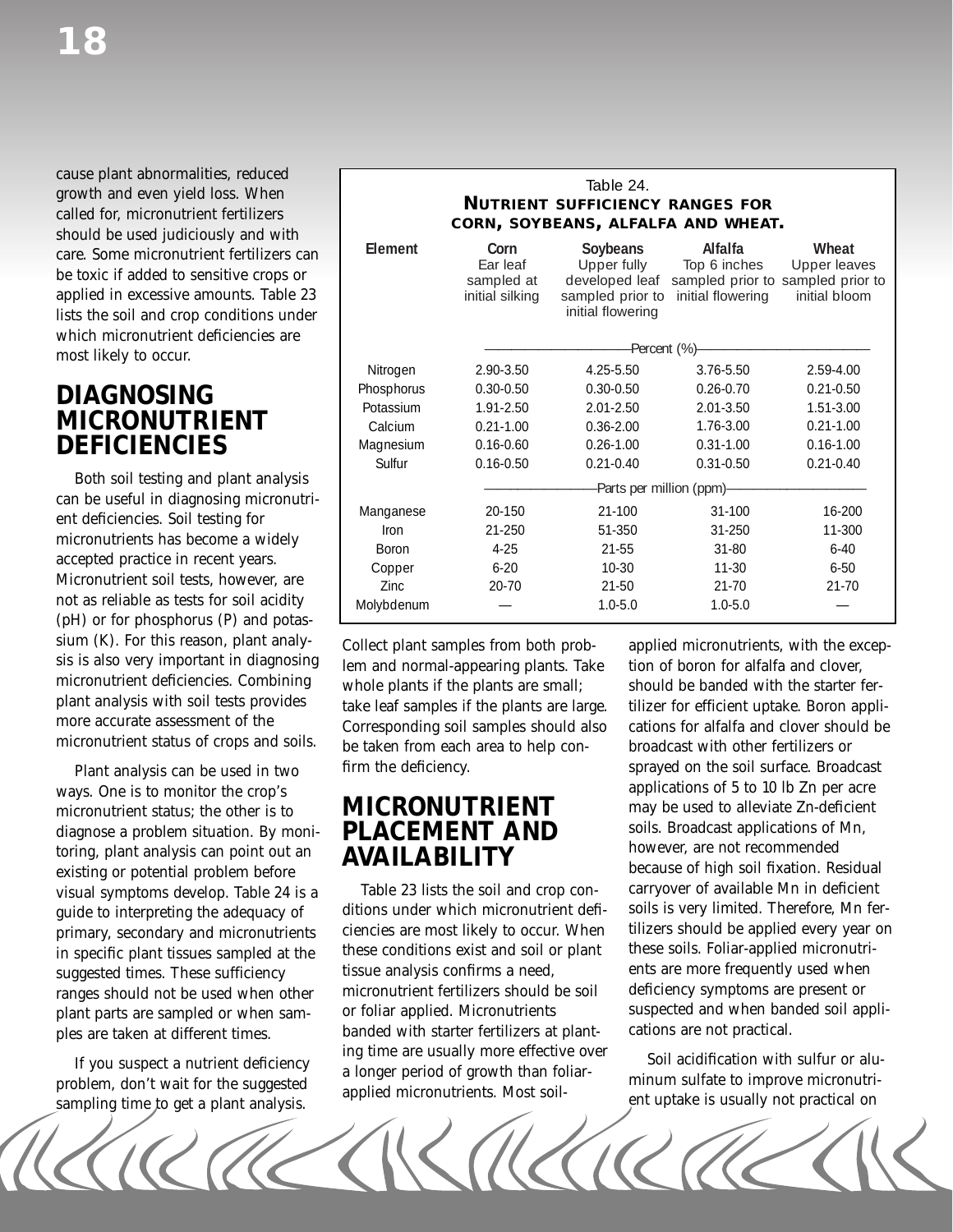large fields. Some starter fertilizers are acid-forming and may improve the uptake of both applied and native soil forms of micronutrients when deficiencies are slight. When micronutrient deficiencies are moderate or severe, starter fertilizers alone will not overcome the deficiency.

## **SELECTING MICRONUTRIENT SOURCES**

The three main classes of micronutrient sources are inorganic, synthetic chelates and natural organic complexes. Inorganic sources consist of oxides, carbonates and metallic salts such as sulfates, chlorides and nitrates. Sulfates of Cu, Mn and Zn are the most common metallic salts used in the fertilizer industry because of their high water solubility and plant availability. Oxides of Zn are relatively water insoluble and thus must be finely ground to be effective in soils. Broadcast applications of Zn oxides should be applied at least 4 months before planting to be effective. Oxysulfates are oxides that are partially acidulated with sulfuric acid. Studies have shown granular Zn oxysulfates to be about 35 to 50 percent water-soluble and immediately available to plants. Metal-ammonia complexes such as ammoniated Zn sulfate are also used by the fertilizer industry. Such complexes appear to decompose in soils and provide good agronomic effectiveness.

Chelates can be synthetic (manufactured) or natural organic decomposition products such as organic acids and amino acids, but they all contain known chemical bonds that increase micronutrient solubility. Synthetic chelates usually have higher stability than natural chelates. Chelates such as Zn-EDTA are

more stable in soils than Zn citrate or Zn-ammonia complexes and thus are more effective in correcting Zn deficiency.

Natural organic micronutrient complexes are often produced by reacting metal inorganic salts with organic byproducts, mainly those of the wood pulp industry. Lignosulfonates, phenols and polyflavonoids are common natural organic complexes. These complexes are often quite variable in their composition and are less effective than the synthetic chelates.

Selecting a micronutrient source requires consideration of many factors, such as compatibility with N-P-K fertilizers, convenience in application, agronomic effectiveness and cost per unit of micronutrient.

Table 25 lists several commonly used micronutrient fertilizer sources. The inorganic sulfates are generally preferred to oxide forms of micronutrients when blending with N-P-K fertilizers because of their greater water solubility and greater effectiveness. Zinc and Mn

oxides, however, are acceptable sources of micronutrients when finely ground. Finely ground materials may present segregation problems when used with granular fertilizers, so the use of a fertilizer sticker is highly recommended. Zinc EDTA, a synthetic chelate, has been found to be more effective than Zn sulfate in Michigan and Ohio field trials and may be used at one-fifth the rate of Zn sulfate. Natural organic chelates and complexes such as Zn citrate or Zn lignosulfonate are considered less effective than true (100 percent) synthetic chelates and should be used at the same rate as inorganic sources. Chelated Mn reactions in soil are quite different from chelated Zn reactions. Manganese chelates, when applied to soil, are usually ineffective because of high levels of available Fe in our soils (Fe replaces the Mn in soil-applied Mn chelates). Therefore, they are unacceptable sources of Mn when soil applied. Foliar applications of Zn chelates are effective sources and should be used at their labeled rates.

#### Boron (B) Table 25. **MICRONUTRIENT SOURCES COMMONLY USED FOR CORRECTING MICRONUTRIENT DEFICIENCIES IN PLANTS. Micronutrient Common fertilizer sources**  Sodium tetraborate (14 to 20% B) Solubor® (20% B) Liquid boron (10%) Copper (Cu) Copper sulfate (13 to 35% Cu) Copper oxide1 (75 to 89% Cu) Manganese (Mn) Manganese sulfate (23 to 28% Mn) Manganese oxysulfates (variable % Mn) Zinc (Zn) Zinc sulfate (23 to 36% Zn) Zinc-ammonia complex (10% Zn) Zinc oxysulfates (variable % Zn) Zinc oxide1 (50 to 80% Zn) Zinc chelate (9 to 14% Zn) <sup>®</sup> Registered trade name of U.S. Borax.<br><sup>1</sup> Granular oxides are not effective sources of micronutrients.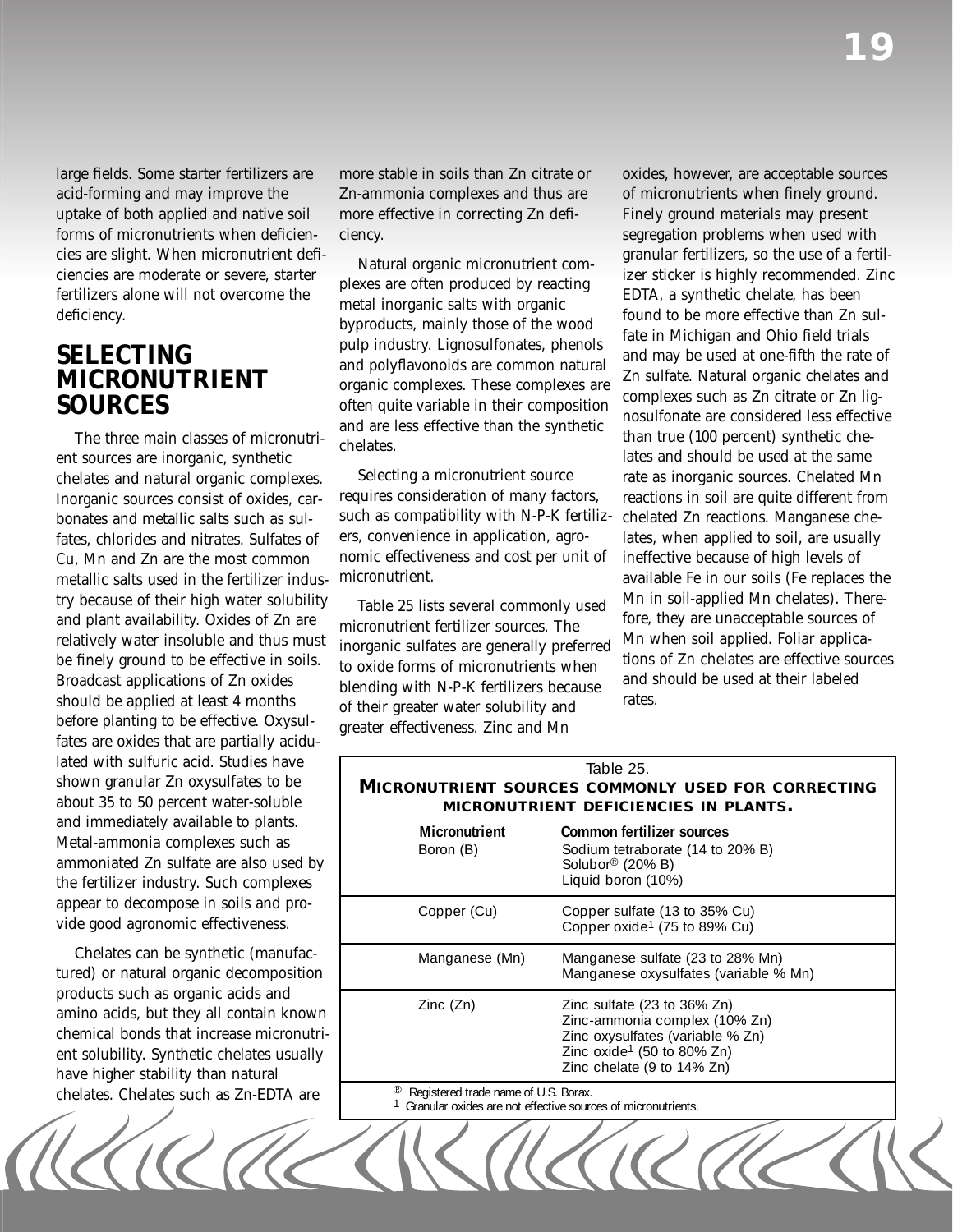#### Table 26.

**MANGANESE FERTILIZER RECOMMENDATIONS FOR RESPONSIVE CROPS GROWN ON MINERAL SOILS** 1 **.**

| Soil                    |     |     |     | Soil pH                       |   |     |        |
|-------------------------|-----|-----|-----|-------------------------------|---|-----|--------|
| test<br>Mn <sup>2</sup> | 6.3 | 6.5 | 6.7 | 6.9                           |   | 7.3 | $7.5+$ |
| ppm                     |     |     |     | Ib Mn per acre <sup>3</sup> . |   |     |        |
|                         |     |     | 5   |                               |   | Q   | 10     |
|                         |     |     | 4   | 5                             |   | 8   |        |
| 8                       |     |     | 3   |                               | 5 | h   | 8      |
| 12                      |     |     |     | 3                             | 4 | 5   |        |
| 16                      |     |     |     |                               |   |     | 5      |
| 20                      |     |     | Ω   | ( )                           |   |     |        |
| 24                      |     |     |     |                               |   |     |        |
|                         |     |     |     |                               |   |     |        |

<sup>1</sup> Recommendations are for band applications of soluble inorganic Mn sources with acid-forming fertilizers. Broadcast applications of Mn fertilizer are not recommended.

2 0.1 N HCl extractable Mn

3 Recommendations are calculated from the following equation and rounded to the nearest pound:  $X$ Mn =  $-36 + 6.2$  x pH  $- 0.35$  x ST

Where  $XMn = Ib Mn$  per acre

 $pH = soil pH$ 

ST = ppm Mn soil test

#### Table 27. **MANGANESE FERTILIZER RECOMMENDATIONS FOR RESPONSIVE CROPS GROWN ON ORGANIC SOILS** 1**.**

| Soil                    |                |                             |     | Soil pH |                |                |        |  |
|-------------------------|----------------|-----------------------------|-----|---------|----------------|----------------|--------|--|
| test<br>Mn <sup>2</sup> | 5.8            | 6.0                         | 6.2 | 6.4     | 6.6            | 6.8            | $7.0+$ |  |
| ppm                     |                | Ib Mn per acre <sup>2</sup> |     |         |                |                |        |  |
| 2                       | $\mathfrak{D}$ | 4                           | 5   |         | 9              | 10             | 12     |  |
| $\overline{4}$          |                | 3                           | 5   | 6       | 8              | 10             | 11     |  |
| 8                       |                |                             | 3   | 5       | 7              | 8              | 10     |  |
| 12                      |                |                             | 2   | 4       | 6              |                | 9      |  |
| 16                      |                |                             |     | 3       | 4              | 6              | 8      |  |
| 20                      |                |                             |     |         | 3              | 5              | 6      |  |
| 24                      |                |                             | Ω   |         | $\overline{2}$ | 4              | 5      |  |
| 28                      |                |                             |     |         |                | $\overline{2}$ | 4      |  |
| 32                      |                |                             |     |         |                |                | 3      |  |
| 36                      | ∩              | С                           | ∩   | ∩       | $\cap$         | Λ              |        |  |
|                         |                |                             |     |         |                |                |        |  |

<sup>1</sup> Recommendations are for band applications of soluble inorganic Mn sources with acid-forming fertilizers. Broadcast applications of Mn fertilizer are not recommended.

2 0.1 N HCl extractable Mn

<sup>3</sup> Recommendations are calculated from the following equation and rounded to the nearest pound:

XMn = -46 + 8.38 x pH - 0.31 x ST Where  $XMn = lb$  Mn per acre

pH = soil pH

ST = ppm Mn soil test

## **MICRONUTRIENT RECOMMENDATIONS**

Tables 26-29 give recommended rates of soil-applied inorganic sources of m icronutrients based on soil type, soil m ended only for the responsive crops li sted in Table 23. The micronutrient soil e nt availability in both mineral and o rganic soils is highly regulated by soil p H. The higher the soil pH, the higher t he soil test should be before a defici ency is eliminated. The higher the soil p H and the lower the soil test, the more m icronutrient fertilizer is needed to corre ct a deficiency. Copper deficiency in test and pH. These rates are recomtests recommended for use in Michigan, hio and Indiana are 0.1 N HCl for Mn nd Zn and 1.0 N HCl for Cu using a 1 10 soil-to-extractant ratio. Micronutri-Michigan, Ohio and Indiana has been observed only on black sands and organic soils. Because of the extreme Mn and Cu deficiency problems and often excess N mineralization in organic soils, wheat and oat plantings are not recommended on these soils.

Boron recommendations for Michigan, Ohio and Indiana are not based on any soil test — they are based on soil type and the responsiveness of the crop. Boron is recommended annually at a rate of 1 to 2 pounds per acre broadcast applied on established alfalfa and clover grown on sandy soils. Boron applications on fine-textured high clay soils have not proven to be beneficial.

Molybdenum deficiency of soybeans has been found on certain acid soils in Indiana and Ohio. Most molybdenum deficiencies can be corrected by liming soils to the proper soil pH range. The recommended molybdenum fertilization procedure is to use 1 ⁄2 ounce of sodium molybdate per bushel of seed as a

 $\sqrt{\sqrt{6}}$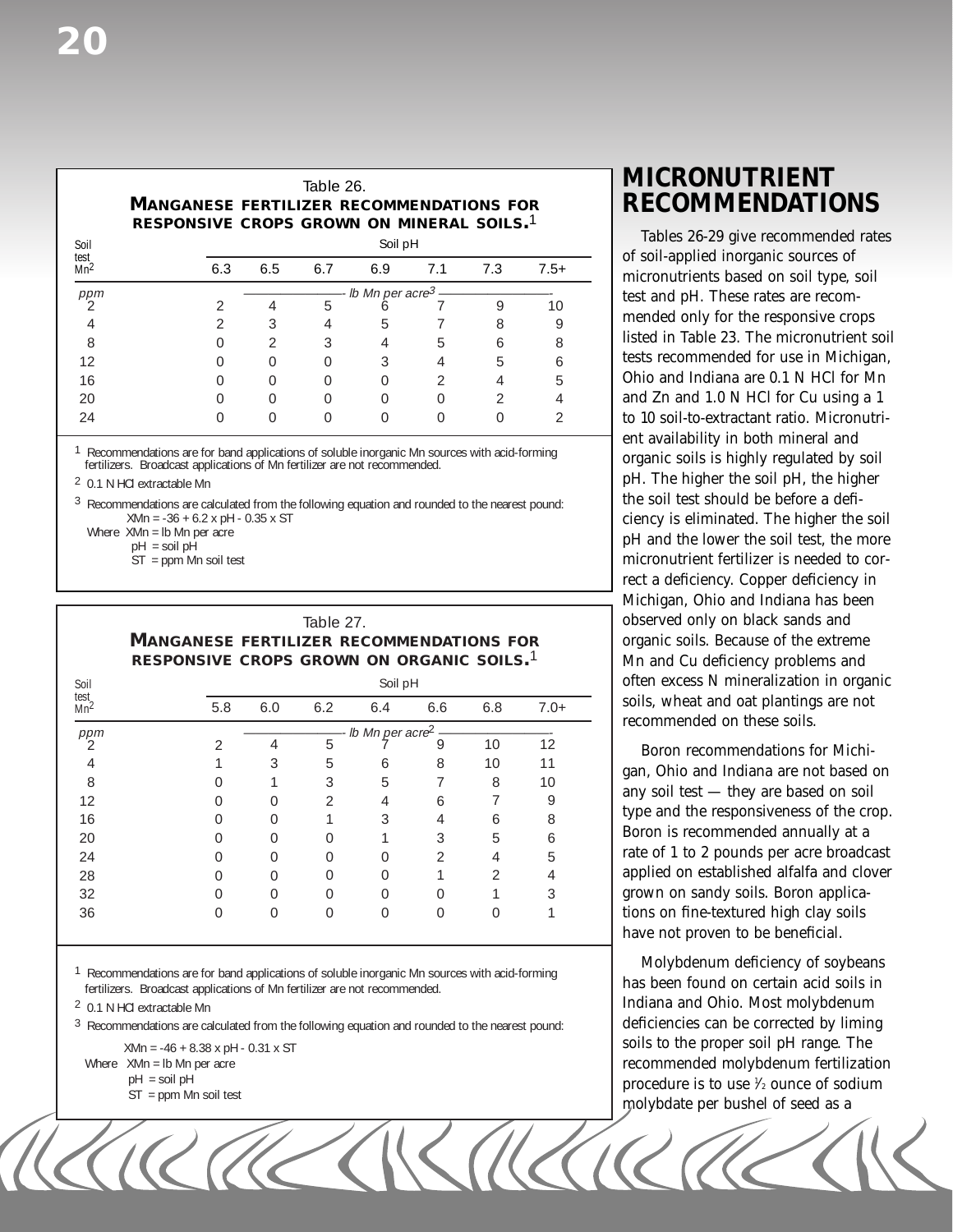#### Table 28. **ZINC FERTILIZER RECOMMENDATIONS FOR RESPONSIVE CROPS GROWN ON MINERAL AND ORGANIC SOILS.**1

| Soil                    |     |     |     | Soil pH                         |     |        |  |
|-------------------------|-----|-----|-----|---------------------------------|-----|--------|--|
| test<br>Zn <sup>2</sup> | 6.6 | 6.8 | 7.0 | 7.2                             | 7.4 | $7.6+$ |  |
| ppm                     |     |     |     | - Ib Zn per acre <sup>3</sup> - |     |        |  |
|                         |     |     |     |                                 | 5   |        |  |
|                         |     |     |     |                                 |     | 5      |  |
|                         |     |     |     |                                 |     |        |  |
| 6                       |     |     |     |                                 |     |        |  |
| 8                       |     |     |     |                                 |     | ς      |  |
| 10                      |     |     |     |                                 |     |        |  |
| 12                      |     |     |     |                                 |     |        |  |

<sup>1</sup> Recommendations are for band applications of soluble inorganic Zn sources. Synthetic Zn chelates may be used at one-fifth this rate. For broadcast applications, use 5 to 10 lb Zn/acre.

2 0.1 N HCl extractable Zn

3 Recommendations are calculated from the following equation and rounded to the nearest pound:

XZn = -32 + 5.0 x pH - 0.4 x ST

Where  $XZn = lb$  Zn per acre

pH = soil pH

ST = ppm Zn soil test

planter box treatment or 2 ounces of num because 10 ppm of Mo in forage may be toxic to ruminant animals.

Table 30 gives foliar micronutrient recommendations for responsive crops listed in Table 23. Foliar rates of suggested sources should be based on the size of the plant — use higher rates for larger plants and lower rates with smaller plants. Use 20 to 30 gallons of water for sufficient coverage of the foliage to ensure good uptake of the micronutrient. When foliar sprays of chelates are used, follow the labeled rate — using too much can cause foliar injury and reduced uptake. At reduced rates, chelate foliar sprays are usually less effective than the suggested inorganic sources.

sodium molybdate per acre in 30 gallons<br>of water as a foliar spray. Extreme care<br>should be used when applying molybde-<br>**COMMON MICRONUTRIENT FERTILIZER SOURCES AND SUGGESTED**<br>**RATES FOR FOLIAR APPLICATION.**<sup>1</sup>

| Micronutrient                                                             | Ib of element per acre | Common fertilizer<br>sources                       |  |  |  |  |  |
|---------------------------------------------------------------------------|------------------------|----------------------------------------------------|--|--|--|--|--|
| Boron (B)                                                                 | $0.1 - 0.3$            | Sodium borate (20 %B)<br>Boric acid (17%B)         |  |  |  |  |  |
| Copper (Cu)                                                               | $0.5 - 1.0$            | Copper sulfate (13 to 25% Cu)                      |  |  |  |  |  |
| Manganese (Mn)                                                            | $1.0 - 2.0$            | Manganese sulfate (28% Mn)                         |  |  |  |  |  |
| Zinc(Zn)                                                                  | $0.3 - 0.7$            | Zinc sulfate (36% Zn)                              |  |  |  |  |  |
| Molybdate (Mo)                                                            | $0.01 - 0.07$          | Ammonium molybdate (49%)<br>Sodium molybdate (46%) |  |  |  |  |  |
| I Ise sufficient water (20 to 30 gallons) to get good coverage of foliage |                        |                                                    |  |  |  |  |  |

<sup>1</sup> Use sufficient water (20 to 30 gallons) to get good coverage of foliage.

TREMAND MA

## Table 29. **COPPER RECOMMENDATIONS FOR CORN GROWN ON ORGANIC SOILS.**1

| Soil test Cu <sup>2</sup>                                             | Copper recommendation                                                                                                             |
|-----------------------------------------------------------------------|-----------------------------------------------------------------------------------------------------------------------------------|
| ppm                                                                   | lb Cu per acre <sup>3</sup>                                                                                                       |
| 1                                                                     | 4                                                                                                                                 |
| 4                                                                     | 4                                                                                                                                 |
| 8                                                                     | 3                                                                                                                                 |
| 12                                                                    | $\overline{2}$                                                                                                                    |
| 16                                                                    | 1                                                                                                                                 |
| $20+$                                                                 | ∩                                                                                                                                 |
|                                                                       |                                                                                                                                   |
|                                                                       | Recommendations are for band applications of soluble inorganic<br>Cu sources. For broadcast applications, use 5 to 10 lb Cu/acre. |
| 1.0 N HCI extractable Cu<br>2                                         |                                                                                                                                   |
| 3<br>and rounded to the nearest pound:<br>$XCu = 6.3 - 0.3 \times ST$ | Recommendations are calculated from the following equation                                                                        |
| Where $XCu = Ib Cu per acre$                                          |                                                                                                                                   |

ST = ppm Cu soil test